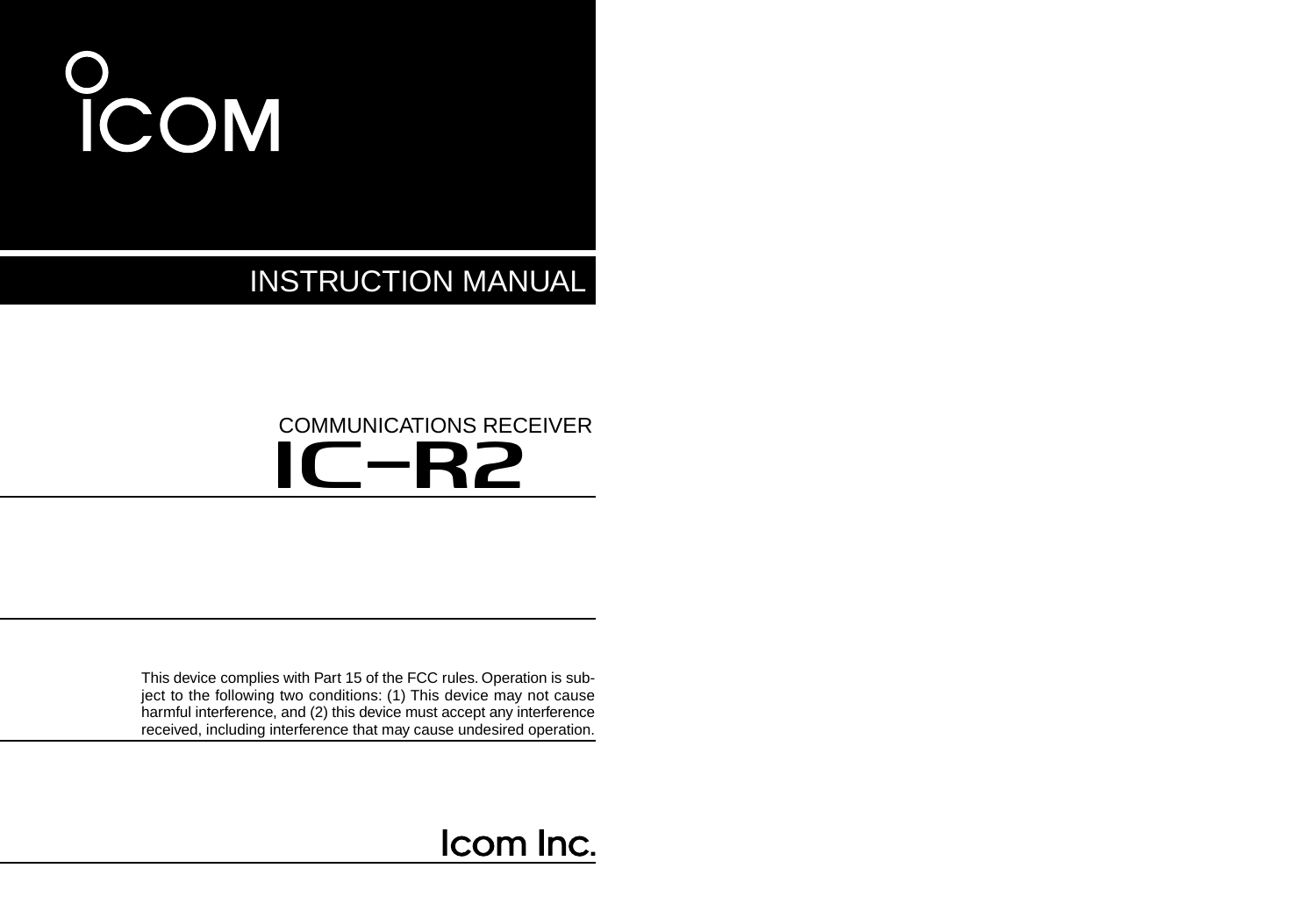## FOREWORD

**READ ALL INSTRUCTIONS** carefully and completely before using the receiver.

**SAVE THIS INSTRUCTION MANUAL** — This instruction manual contains important operating instructions for the IC-R2.

## EXPLICIT DEFINITIONS

The explicit definitions below apply to this instruction manual.

| <b>WORD</b>     | <b>DEFINITION</b>                                                                          |
|-----------------|--------------------------------------------------------------------------------------------|
| <b>AWARNING</b> | Personal injury, fire hazard or electric<br>shock may occur.                               |
| <b>CAUTION</b>  | Equipment damage may occur.                                                                |
| <b>NOTE</b>     | If disregarded, inconvenience only. No risk<br>of personal injury, fire or electric shock. |

## CAUTIONS

 $\triangle$  **WARNING! NEVER** operate the receiver with a headset or other audio accessories at high volume levels. Hearing experts advise against continuous high volume operation. If you experience a ringing in your ears, reduce the volume level or discontinue use.

**AVOID** using or placing the receiver in direct sunlight or in areas with temperatures below –10°C (+14°F) or above +60°C (+140°F).

Even when the receiver power is OFF, a slight current still flows in the circuits. Remove batteries from the receiver when not using it for a long time. Otherwise, the installed batteries will become exhausted.

### **For U.S.A. only**

**CAUTION:** Changes or modifications to this device, not expressly approved by Icom Inc., could void your authority to operate this device under FCC regulations.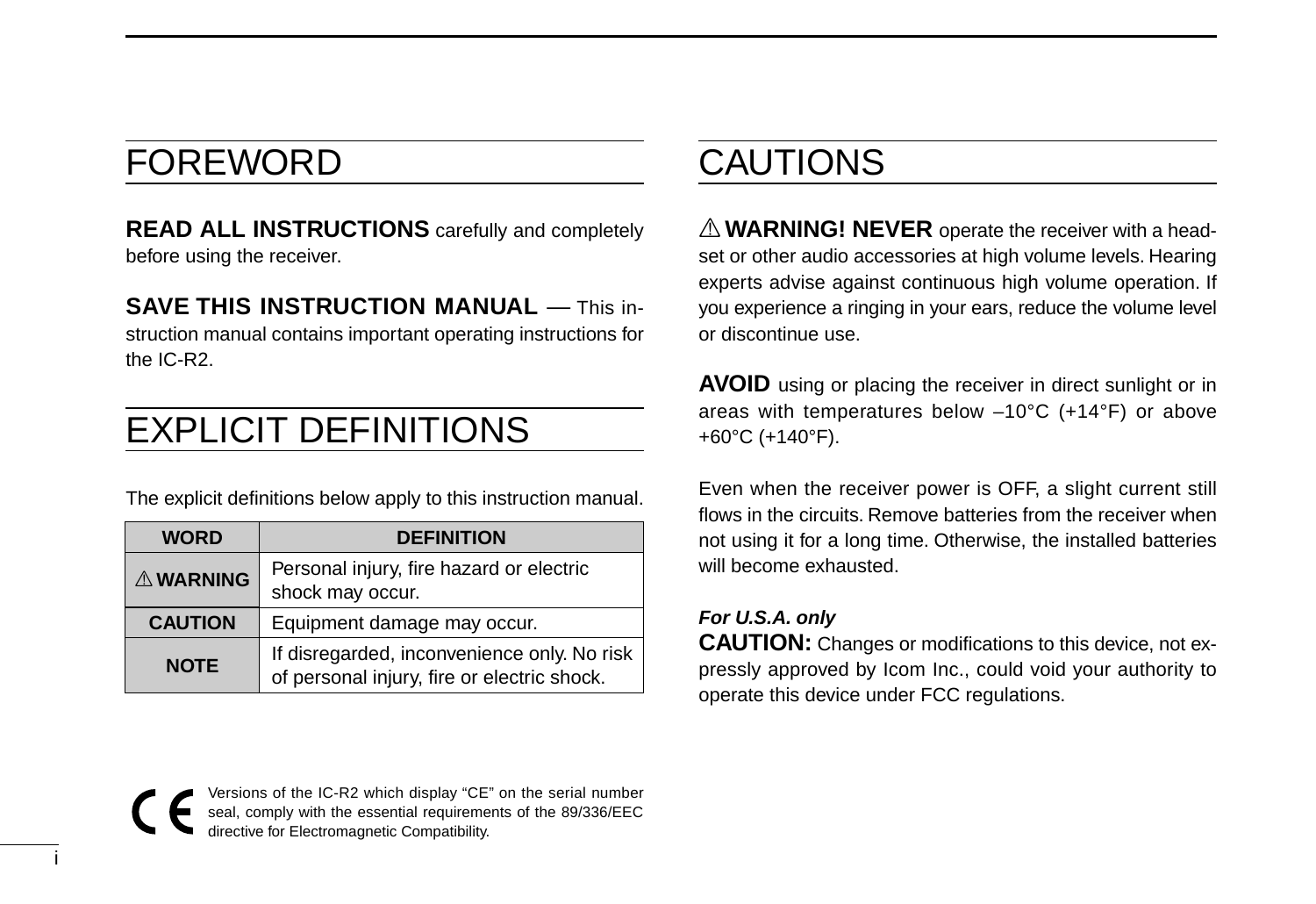## SUPPLIED ACCESSORIES

**Accessories included with the receiver: Qty.** q Antenna (FA-S270C) ...................................................... 1 w Handstrap ....................................................................... 1 e Belt clip ........................................................................... 1

4) Ni-Cd charger (BC-127A/D) and 2 Ni-Cd batteries ..1 set\* \*Not supplied with some versions.



## OPERATING THEORY

Electromagnetic radiation which has frequencies of 20,000 Hz (20 kHz\*) and above is called radio frequency (RF) energy because it is useful in radio transmissions. The IC-R2 receives RF energy from 0.495 MHz\* to 1309.995 MHz and converts it into audio frequency (AF) energy which in turn actuates a loudspeaker to create sound waves. AF energy is in the range of 20 to 20,000 Hz.

\*kHz is an abbreviation of kilohertz or 1000 hertz, MHz is abbreviation of megahertz or 1,000,000 hertz, where hertz is a unit of frequency.

## OPERATING NOTES

The IC-R2 may receive its own oscillated frequency, resulting in no reception or only noise reception, on some frequencies.

The IC-R2 may receive interference from extremely strong signals on different frequencies or when using an external high-gain antenna.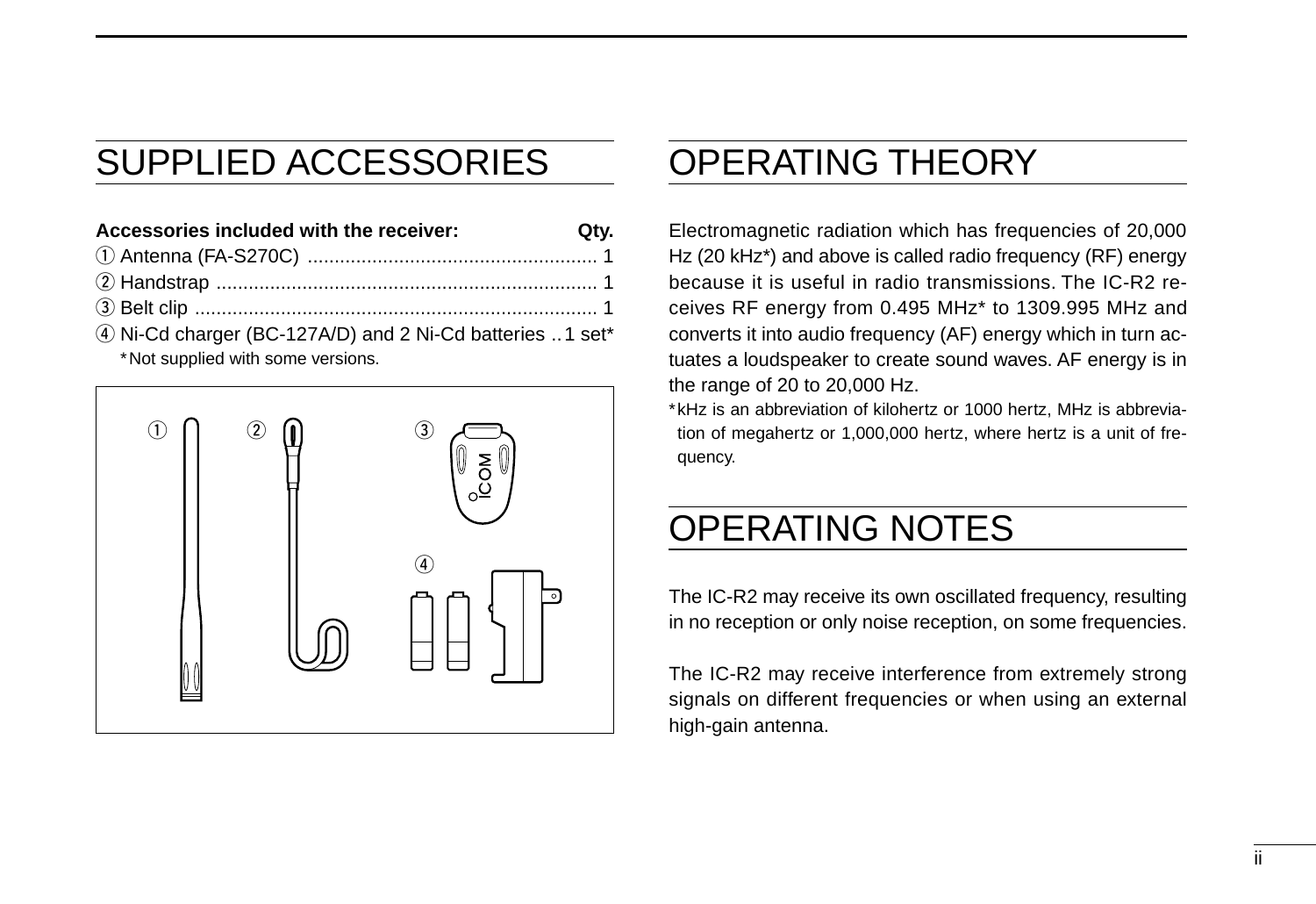## TABLE OF CONTENTS

| SUPPLIED ACCESSORIES  ii |
|--------------------------|
|                          |
|                          |
| TABLE OF CONTENTS  iii   |

**1 ACCESSORY ATTACHMENT ..... 1**

| 2 PANEL DESCRIPTION  2-5 |  |
|--------------------------|--|
|                          |  |
|                          |  |

### **3 FREQUENCY AND CHANNEL**

| ■ VFO and memory channels  6  |
|-------------------------------|
| ■ Operating band selection  6 |
|                               |
| ■Setting a tuning step  7     |
| Selecting a memory channel  8 |
|                               |
| ■ Attenuator function  8      |
|                               |

| 4 BASIC OPERATION  9-11    |  |
|----------------------------|--|
|                            |  |
| ■ Setting volume level  10 |  |
| Setting squelch level  10  |  |

|   | Receive mode selection  11<br>Display backlighting  11                                                                                                                                                          |  |
|---|-----------------------------------------------------------------------------------------------------------------------------------------------------------------------------------------------------------------|--|
| 5 | MEMORY CHANNELS  12-14<br>Programming during selection 12<br>Programming after selection  13<br>Transferring memory contents<br>to another memory  13<br>Memory bank selection  14<br>Memory clear  14          |  |
| 6 | <b>SCAN OPERATION  15-19</b><br>Full/band/programmed scan  16<br>■ Memory (bank) scan  16<br>Selecting scan edges  17<br>Skip channel setting  18<br>Scan resume condition  18<br>■ Frequency skip function  19 |  |
| 7 | PRIORITY WATCH  20-21<br>Priority watch types  20<br>Priority watch operation  21                                                                                                                               |  |

| 8 | <b>SUBAUDIBLE TONE</b>        |  |
|---|-------------------------------|--|
|   | OPERATION  22-23              |  |
|   | Tone squelch operation  22    |  |
|   | Pocket beep operation  23     |  |
|   |                               |  |
| 9 | DUPLEX OPERATION  24          |  |
|   | 10 OTHER FUNCTIONS  25-30     |  |
|   |                               |  |
|   | Dial select step  26          |  |
|   |                               |  |
|   | Power saver  26               |  |
|   | ■Auto power-off function  27  |  |
|   | Monitor switch action  27     |  |
|   | Dial speed acceleration  28   |  |
|   | Lock function effect  28      |  |
|   |                               |  |
|   | ■ Channel indication mode  29 |  |
|   | ■ Cloning function  29        |  |
|   | ■ Partial reset  30           |  |
|   |                               |  |
|   | 11 TROUBLESHOOTING  31        |  |
|   | 12 OPERATION FLOW CHART32-33  |  |
|   | <b>13 SPECIFICATIONS AND</b>  |  |
|   | OPTIONS  34-35                |  |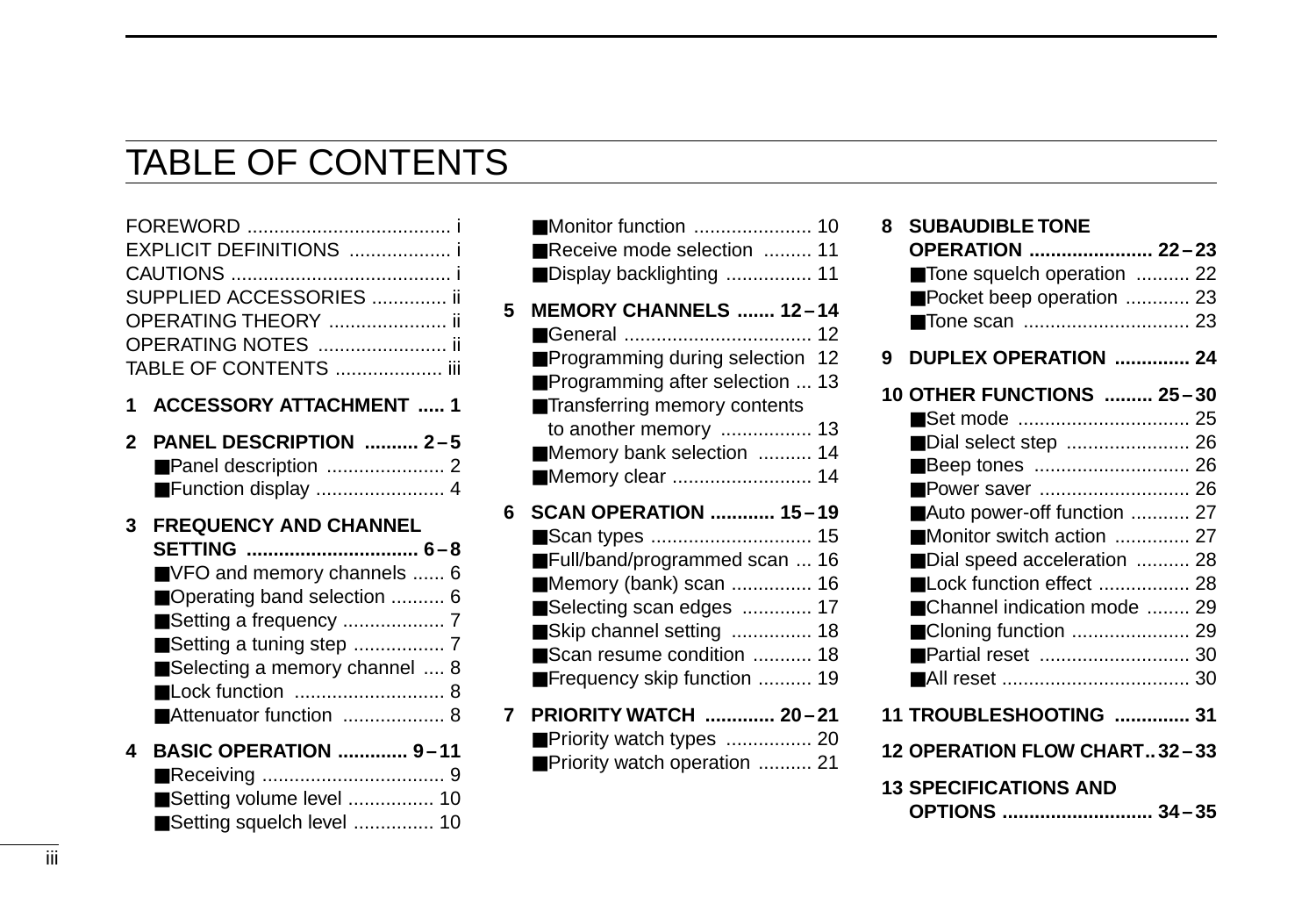## **ACCESSORY ATTACHMENT**

### **♦ Antenna**

Insert the supplied antenna into the antenna connector and screw down the antenna as shown at right.

**Keep** the jack cover attached when jack is not in use to avoid bad contacts from dust and moisture.



Commercially available antennas may increase receiver performance. An optional AD-92SMA ANTENNA CONNECTOR ADAPTER is available to connect an antenna with a BNC connector.

### $\diamond$  Battery installation

- $(i)$  Remove the battery cover from the receiver.
- $(2)$  Install 2 R6 (AA) size alkaline, dry cell or Ni-Cd batteries.
	- •Be sure to observe the correct polarity.
	- •Charge Ni-Cd batteries before use. (See the separate BC-127A/D instruction sheet.)



XX Keep battery contacts clean. It's a good idea to clean bat- $\mathscr U$  tery terminals once a week.

**◇ Belt clip** 

Conveniently attaches to your belt.

Slide the belt clip into the plastic loop on the back of the receiver.



### **◇ Handstrap**

Slide the handstrap through the loop on the side of the belt clip as illustrated at right. Facilitates carrying.

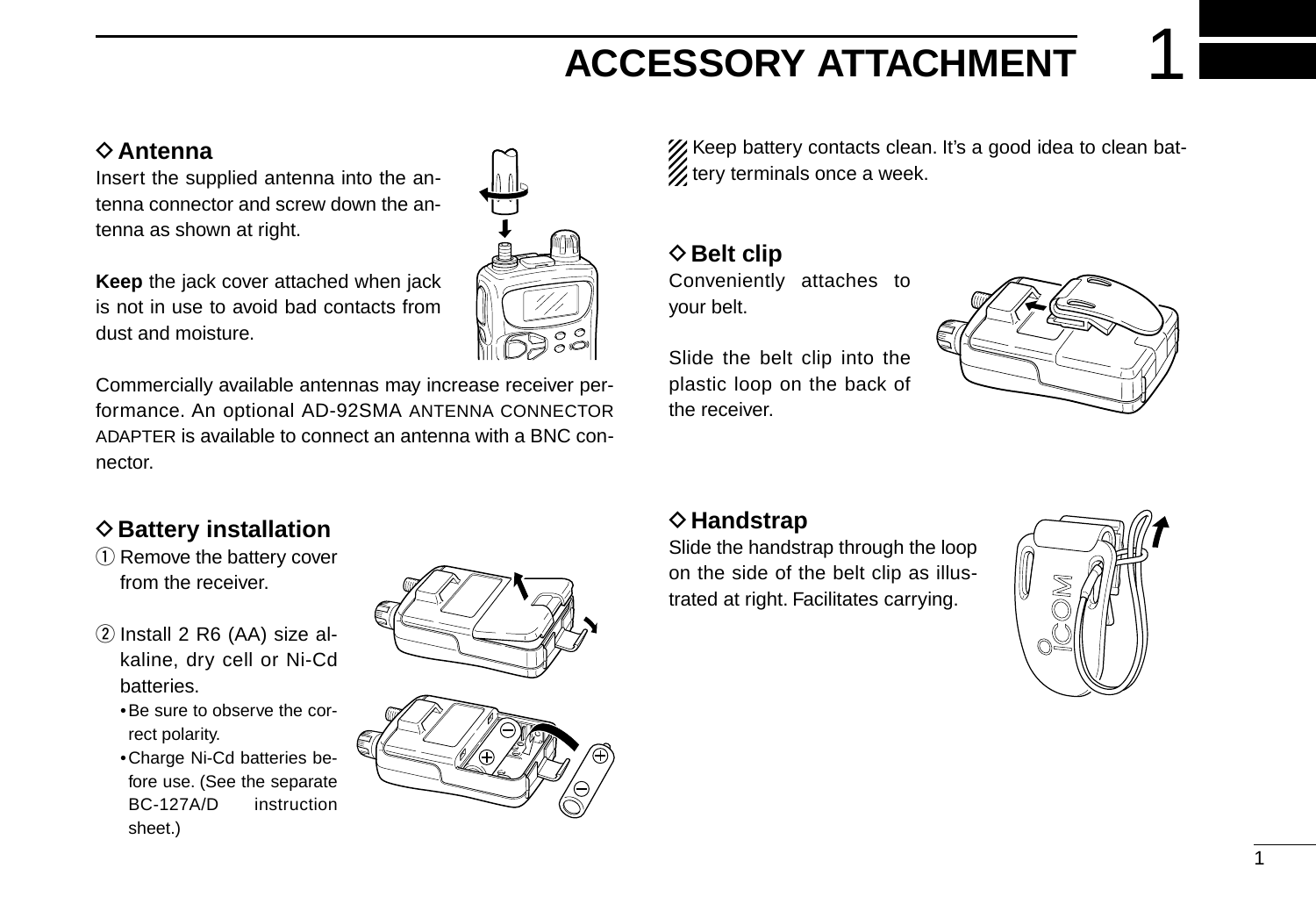## 2 **PANEL DESCRIPTION**

## ■ **Panel description**



### **Q ANTENNA CONNECTOR** (p. 1)

- Connects the supplied antenna.
- •An optional AD-92SMA is available for connecting an antenna with a BNC connector.

### **@ MONITOR SWITCH [SQL]** (pgs. 10, 27)

- ➥Push and hold to temporarily open the squelch and monitor the operating frequency. (default behaviour)
- ➥While pushing, rotate the tuning dial to set the squelch threshold level.
- ➥Push [FUNC] + [SQL] to toggle the attenuator circuit ON and OFF.

### **@ FUNCTION SWITCH [FUNC]**

While pushing this switch, other switches and tuning dial perform secondary functions.

•"Push [FUNC] + a switch" means "while pushing the [FUNC] switch, push the switch."

### **@ BAND SWITCH [BAND]**

- ➥Push to select the operating band (VHF, UHF, etc.). (p. 6)
	- •Broadcast band, HF band, 50 MHz band, VHF avionics band, 144 MHz band, 300 MHz band, 400 MHz band, 800 MHz band and 1200 MHz band can be selected.
	- •While pushing this switch, rotating [DIAL] also selects the operating band.
- ➥Transfers the displayed frequency to the VFO in memory mode. (p. 6)
- ➥Push [FUNC] + [BAND] to enter the scan edge set mode in VFO mode. (p. 17)
- ➥Push [FUNC] + [BAND] to enter the bank scan set mode in memory mode. (p. 16)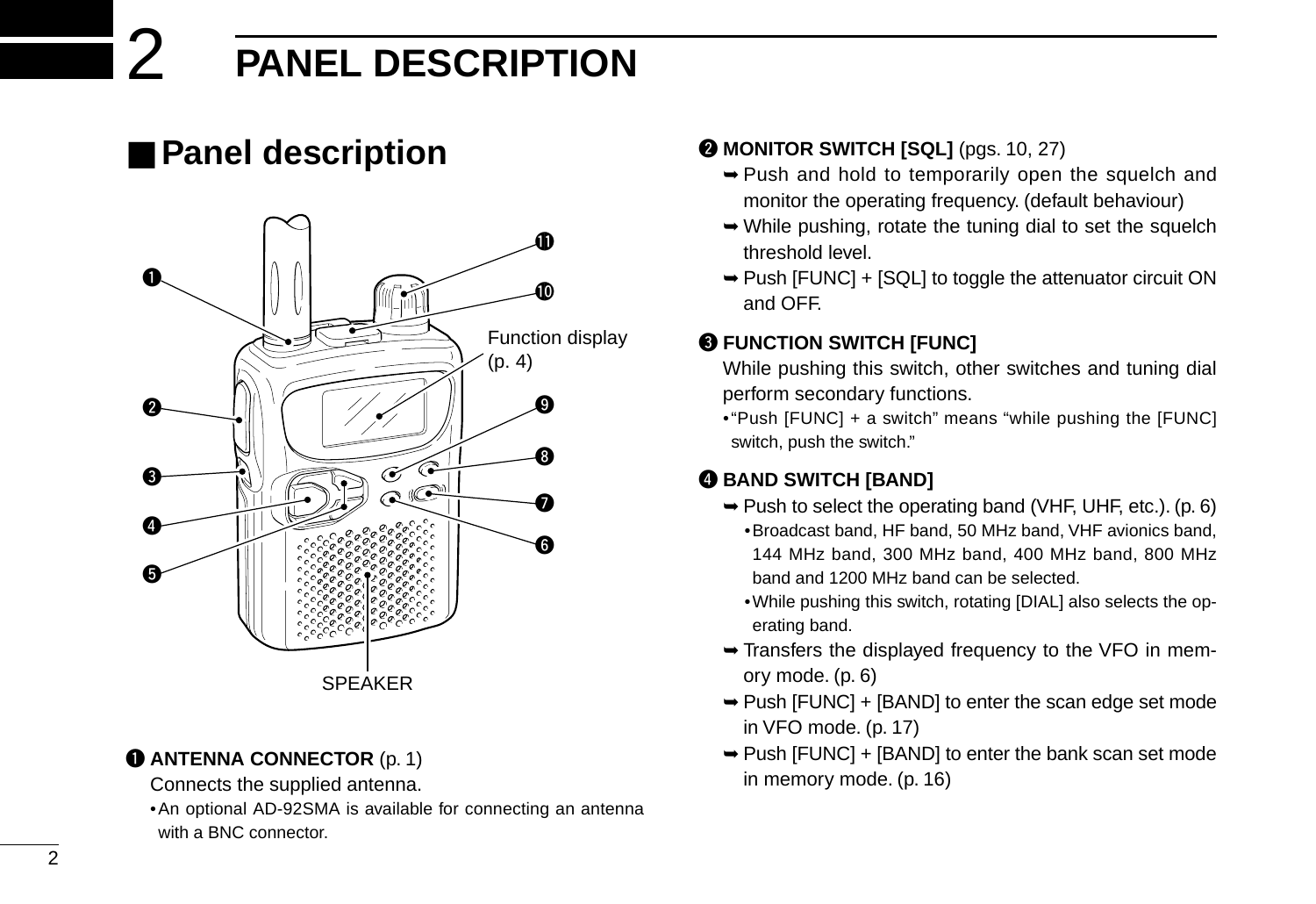### $\bigcirc$  VOLUME CONTROL SWITCHES [VOL▲]/[VOL▼]

- $\rightarrow$  Push to adjust the audio level. (p. 10)
- $\rightarrow$  Push [FUNC] + either switch to start a scan. (p. 16)
- ➥Push [FUNC] + either switch for 2 sec. to start a tone scan. (p. 23)

### **@ VFO/MEMORY SWITCH [V/M (MW)]**

- ➥Toggles between VFO and memory modes. (p. 6)
- $\rightarrow$  Enters set mode when pushed for 2 sec. (p. 25)
- $\rightarrow$  Push [FUNC] + [(V/M) MW] to enter memory write mode. (p. 12)
- $\rightarrow$  Push [FUNC] + [(V/M) MW] for 1 sec. to write the operating frequency into the selected memory channel in VFO mode. Keep pushing for 2 sec. or more to automatically select the next memory channel, if desired. (p. 12)
- $\rightarrow$  Push [FUNC] + [(V/M) MW] for 1 sec. to write the displayed frequency into the VFO in memory mode. (p. 13)

### **Q POWER SWITCH [POWER]**

Push for 2 sec. to toggle the receiver power ON and OFF.

### **@ TUNING STEP/MEMORY SKIP SWITCH [TS (SKIP)]**

- $\rightarrow$  Enters tuning step set mode. (p. 7)
- $\rightarrow$  Push [FUNC] + [(TS) SKIP] to toggle the frequency skip function ON or OFF in VFO mode. (p. 19)
- $\rightarrow$  Push [FUNC] + [(TS) SKIP] for 2 sec. to program the displayed frequency as a skip frequency during full, band or programmed scan. (p. 19)

 $\rightarrow$  Push [FUNC] + [(TS) SKIP] to toggle the channel as skip, program skip or non-skip channel in memory mode. (p. 18)

### o **MODE/LOCK SWITCH [MODE (LOCK)]**

- $\rightarrow$  Selects the receive mode. (p. 11)
- ➥Push [FUNC] + [(MODE)LOCK] to toggle the lock function ON and OFF. (pgs. 8, 28)

### !0**EXTERNAL SPEAKER JACK [SP]**

Connects an optional earphone or headphone. The internal speaker will not function when any external equipment is connected. (See p. 35 for a list of available options.)

### **10 TUNING DIAL [DIAL]**

- ➥Rotate [DIAL] to set operating frequencies, memory channels, set mode contents, etc. (p. 7)
- ➥While scanning, changes the scanning direction. (p. 16)
- ➥While pushing [SQL], sets the squelch level. (p. 10)
- ➥While pushing [FUNC], sets the operating frequency in 100 kHz, 1 MHz or 10 MHz steps in VFO mode. (pgs. 7, 26)
- ➥While pushing [FUNC], selects memory bank in memory mode. (p. 12)
- ➥While pushing [BAND], selects the operating band in VFO mode. (p. 6)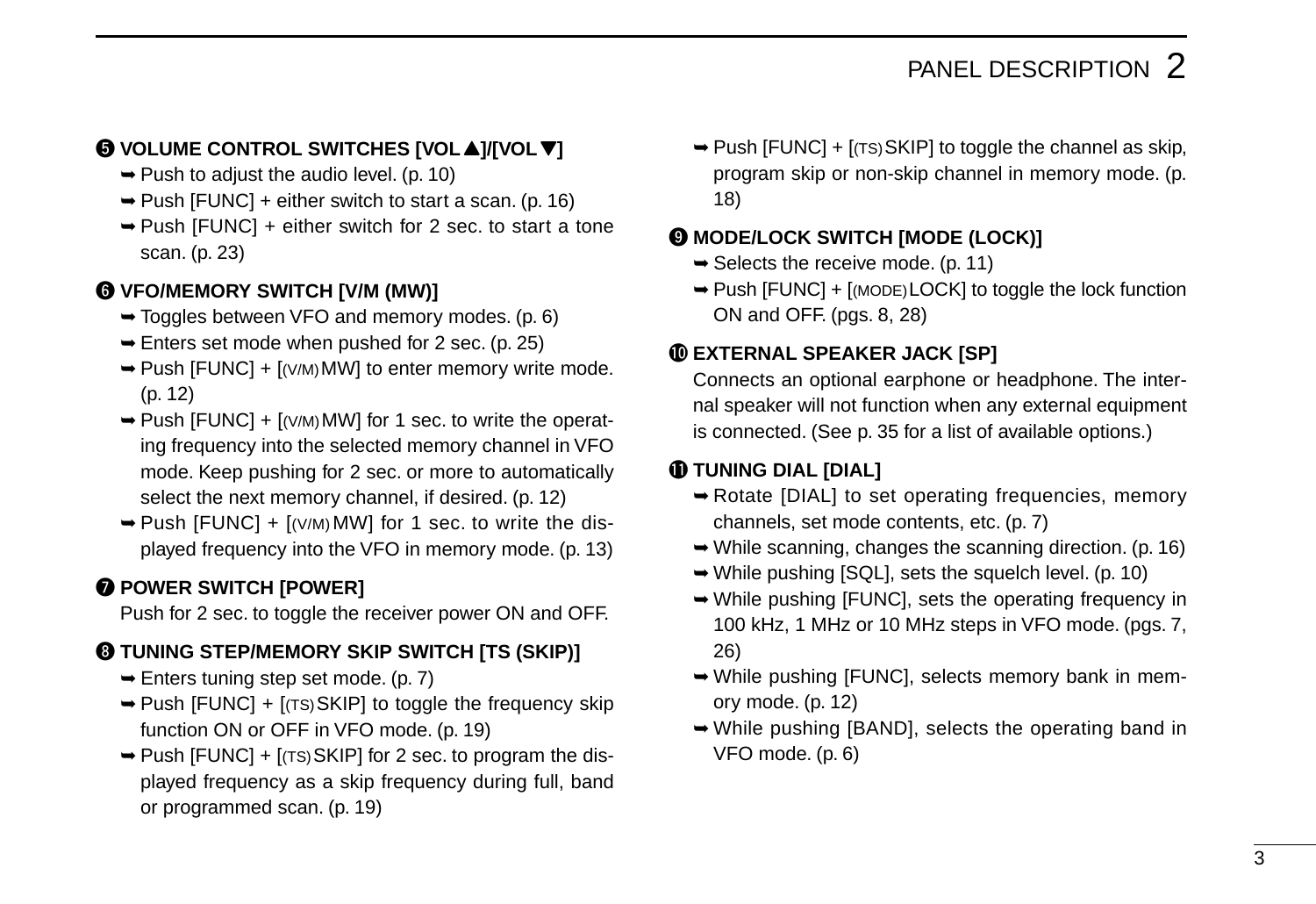### 2 PANEL DESCRIPTION

## ■ Function display



### **Q RECEIVE MODE INDICATORS** (p. 11)

Show the receive mode.

•AM, FM and WFM are available.

### **@ DUPLEX INDICATORS** (p. 24)

Appear when semi-duplex operation (repeater operation) is in use.

•"–DUP" appears when minus duplex is selected; "DUP" only, appears when plus duplex is selected.

#### **@ TONE INDICATORS** (p. 22)

- ➥"T SQL" appears when the tone squelch function is activated and "TSQL $\clubsuit$ " appears during pocket beep operation.
- ➥"ë" flashes when the correct tone is received during pocket beep operation.

### **@ ATTENUATOR INDICATOR**

Appears when the attenuator function is in use. (p. 8)

### **6 FREQUENCY READOUT**

Shows the operating frequency, set mode contents, etc.

- •The smaller "75," "50" and "25" to the right of the readout indicate 7.5, 5.0 and 2.5 kHz, respectively.
- •The decimal point of the frequency flashes during scan.

### **@ MEMORY CHANNEL READOUT**

Shows the memory channel number, etc.

### **MEMORY BANK INDICATORS**

Indicate 8 memory banks.

•"1" – "3" indicate memory banks 1 to 3; "♦" indicates memory bank 4; " $\blacktriangleright$  1" – " $\blacktriangleright$  3" indicate memory banks 5 to 7; no bank indicator indicates memory bank 0.

### **@ MEMORY MODE INDICATOR**

Appears when a memory channel is selected.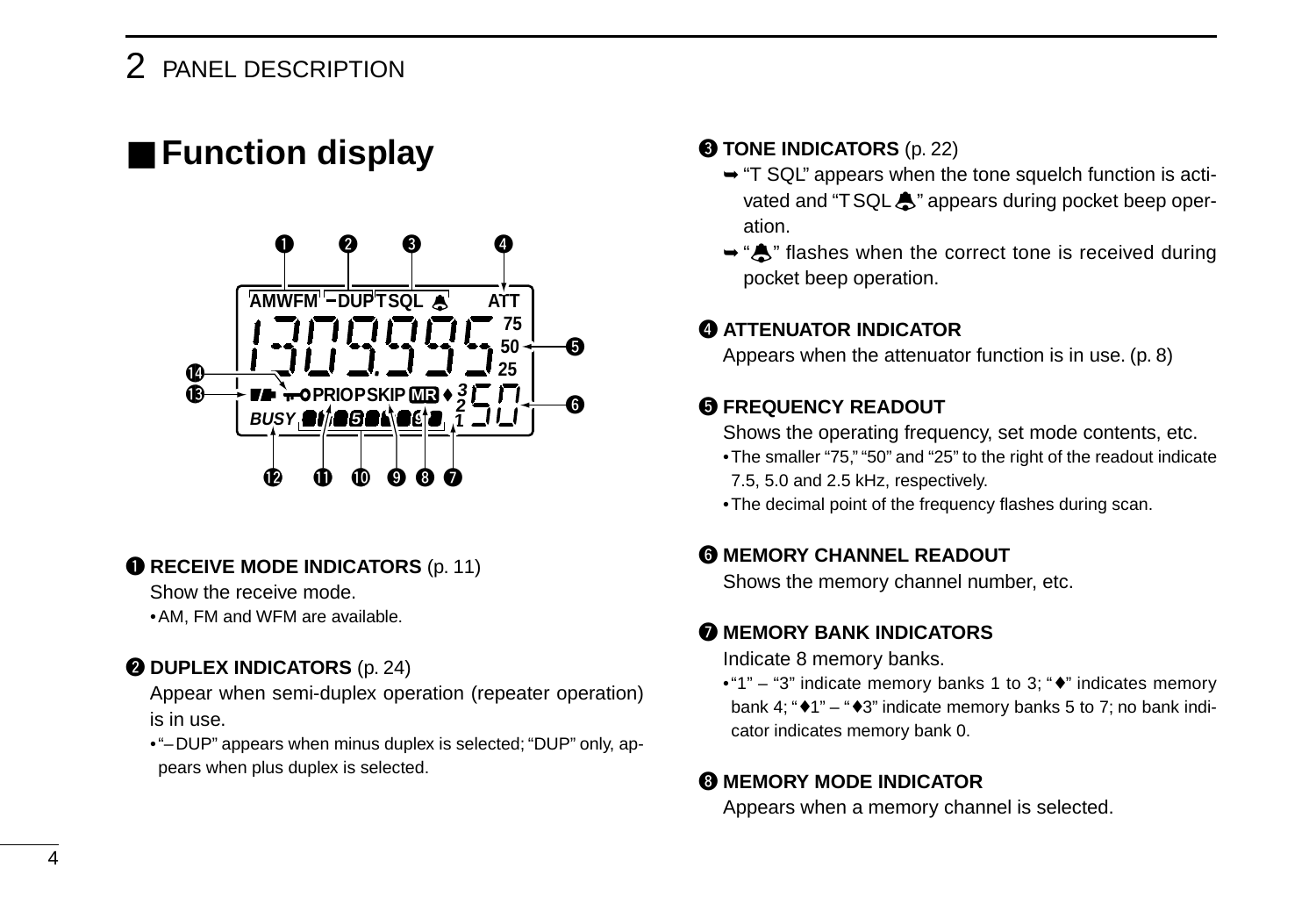## PANEL DESCRIPTION 2

### **O SKIP SCAN INDICATOR** (p. 18)

- ➥"SKIP" appears when a selected memory channel is set as a skip channel in memory mode.
- ➥"P SKIP" appears when the skip frequency function is turned ON in VFO mode; or, when the selected memory channel is set to be skipped during VFO scan (full, band and programmed scan) in memory mode.

### !0**SIGNAL INDICATORS**

Shows the relative signal strength while receiving.

### **1** PRIORITY WATCH INDICATOR (p. 20)

Appears when priority watch is in use.

### **12 BUSY INDICATOR**

"BUSY" appears when receiving a signal or when the squelch is open.

### **6BATTERY INDICATORS**

- $\rightarrow$  Both segments appear when the batteries have enough capacity.
- ➥Only the right segment appears when the batteries are nearing exhaustion.
- ➥Flash when battery replacement is necessary.

### **1LOCK INDICATOR** (p. 8)

Indicates that the lock function is in use.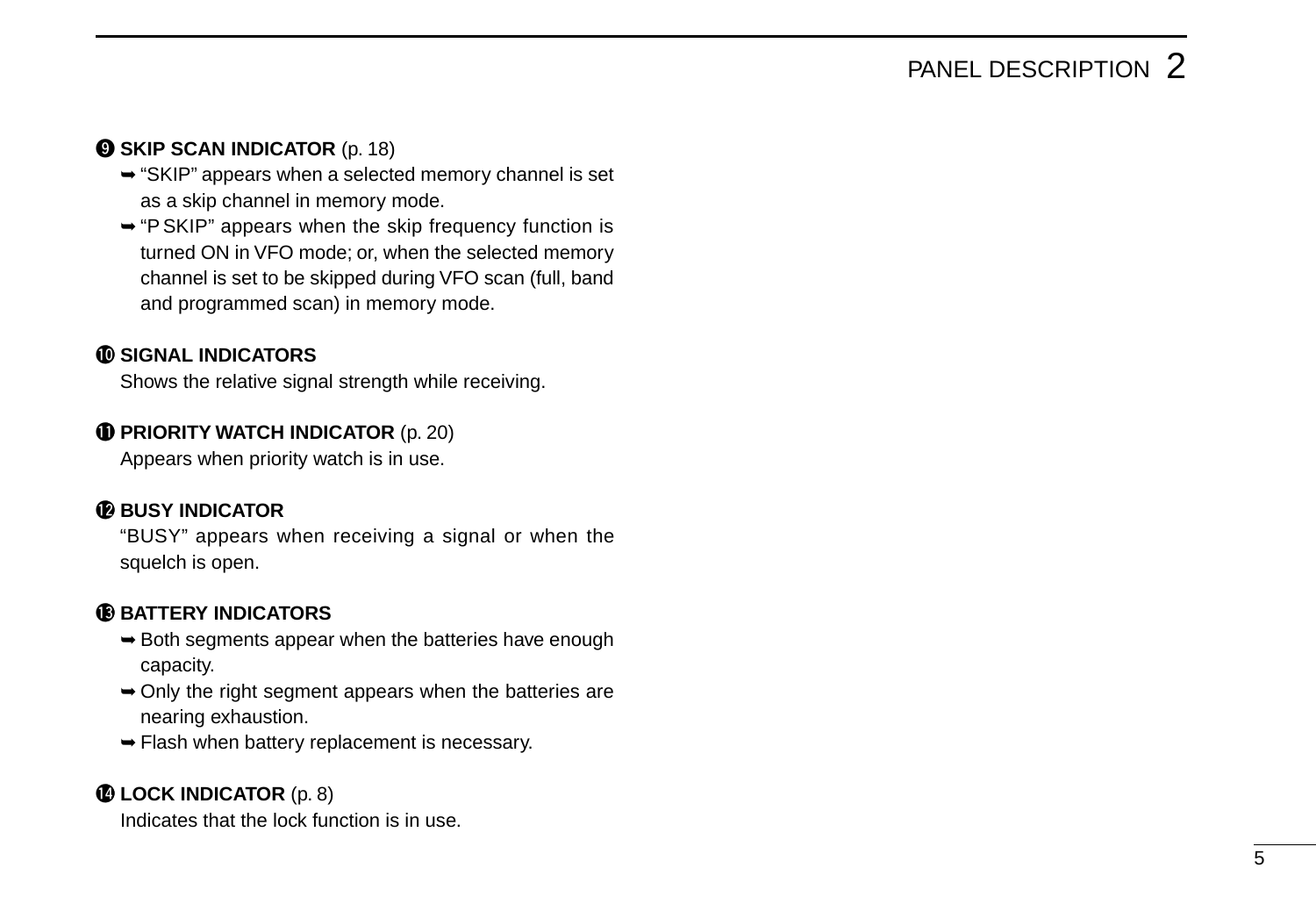## 3 **FREQUENCY AND CHANNEL SETTING**

## ■ **VFO and memory channels**

This receiver has 2 normal operating modes: VFO mode and memory mode.

**VFO mode** is used for setting a desired frequency within the frequency coverage.

➥Push [V/M] to select VFO mode.



**Memory mode** is used for operation of memory channels which have programmed frequencies.

- ➥Push [V/M] to select memory mode.
	- •To program a memory, refer to p. 12.



### **What is VFO?**

VFO is an abbreviation of Variable Frequency Oscillator. Frequencies for receiving are generated and controlled by the VFO.

## ■ **Operating band selection**

**BAND**

**BAND**

**BAND**

**BAND**

**BAND**

**BAND**

**BAND**

**BAND**

The receiver can receive the broadcast band, HF band, 50 MHz band, VHF avionics band, 144 MHz band, 300 MHz band, 400 MHz band, 800 MHz band\* or 1200 MHz band.

- ➥Push [BAND] several times to select the desired band.
	- •When a memory channel is selected, the first push of [BAND] selects VFO mode (and transfers the memory channel contents).
- ➥Rotate [DIAL] while pushing [BAND] to select the desired band.

%\* Some frequencies can-

- not be received with
- the U.S.A. version.

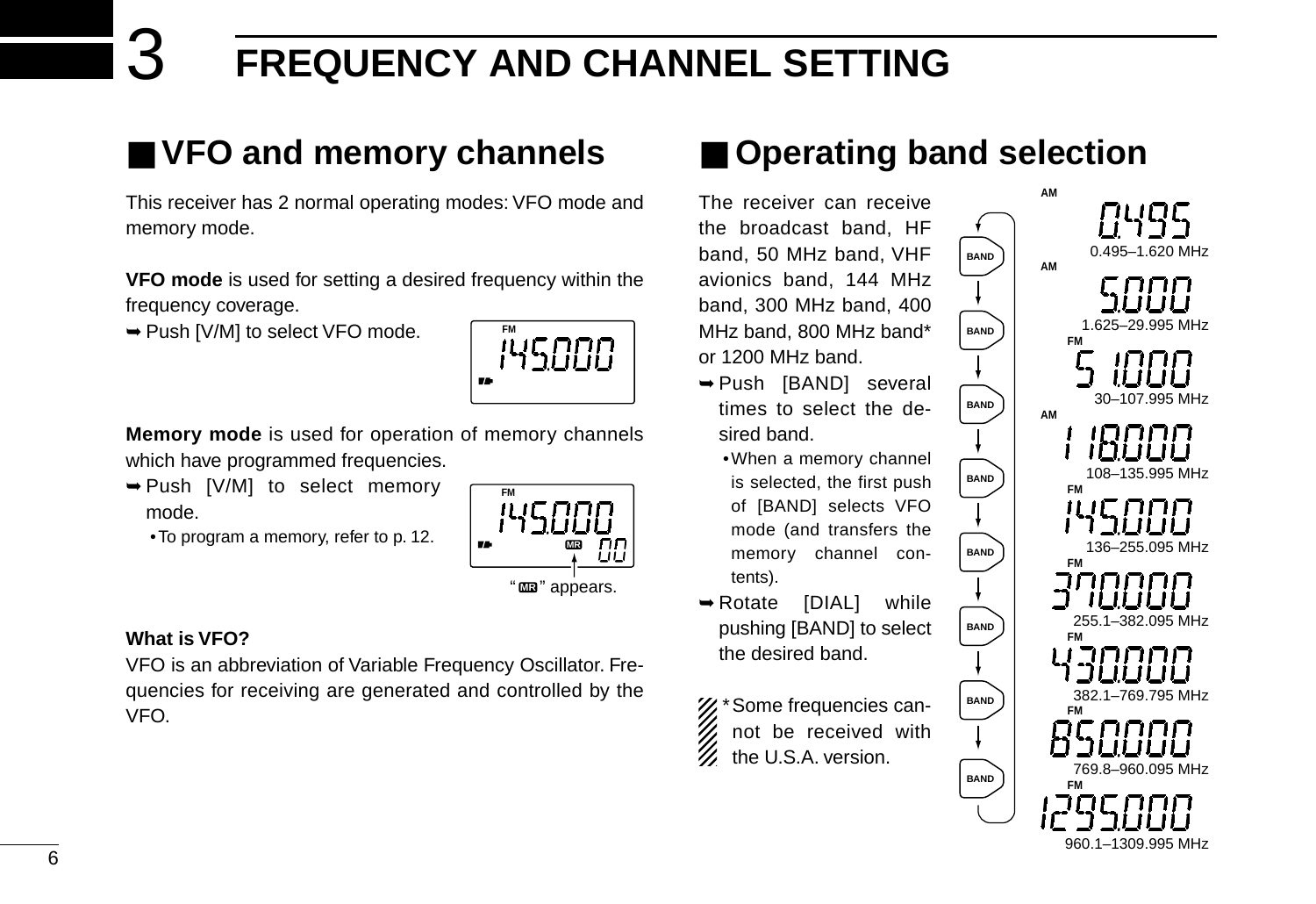## ■ **Setting a frequency**

- 1) Select VFO mode with [V/M].
- 2 Select the desired band with [BAND].
- 3 Rotate [DIAL] to change the frequency.
	- •The frequency changes according to the preset tuning steps. See the right section for selecting the tuning step.
	- •Rotate [DIAL] while pushing [FUNC] to change the frequency in 1 MHz steps (default; p. 26).



[DIAL] changes the frequency according to the selected tuning step.



While pushing [FUNC], [DIAL] changes the frequency in 1 MHz steps (default).

X The 1 MHz tuning step (dial select step) can be set to 100 kHz, 1 MHz or 10 MHz tuning steps in set mode. See p. 26  $\mathscr{U}$  for details.

## ■ Setting a tuning step

Tuning steps can be selected for each band, however, the tuning step of the broadcast band is fixed to 9 kHz steps except for U.S.A. and Canada versions. The following are available.

•5 kHz •6.25 kHz •10 kHz •12.5 kHz •15 kHz •20 kHz •25 kHz •30 kHz •50 kHz •100 kHz

### **♦ Using the [TS] switch**

- $(i)$  Select VFO mode with [V/M].
- $(2)$  Select the desired band with [BAND].
- 3) Push [TS] to enter tuning step setting condition.
- 78

15 kHz tuning step

(4) Rotate [DIAL] to select the desired tuning step.

(5) Push [TS] to return to normal operation.

### **◇ Using set mode**

- $(i)$  Select VFO mode with [V/M].
- 2 Select the desired band with [BAND].
- 3) Push [V/M] for 2 sec. to enter set mode.
- 4) Rotate [DIAL] until "STEP" appears.
	- •"STEP" disappears after 1 sec. and the previously selected tuning step and "tS" appear.
- (5) While pushing [FUNC], rotate [DIAL] to select the desired tuning step.
- $(6)$  Push [V/M] to exit set mode.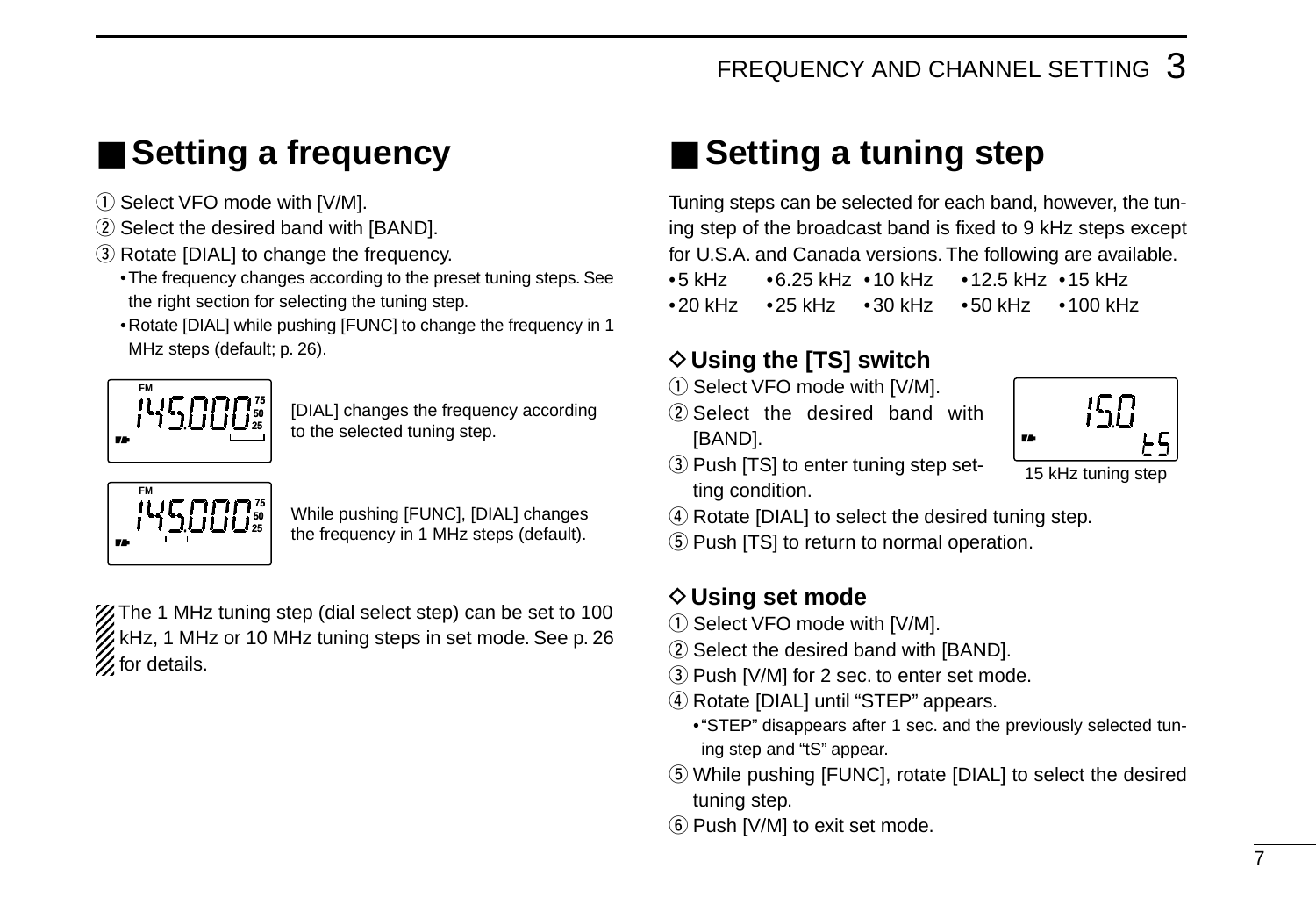3 FREQUENCY AND CHANNEL SETTING

## ■ Selecting a memory channel

- 1) Push [V/M] to select memory mode.
	- $\cdot$ " $\Box$  appears when a memory channel is selected.
- $(2)$  Rotate [DIAL] to change the indicated memory channel.
	- •Only programmed memory channels can be selected.
	- •Rotate [DIAL] while pushing [FUNC] to change the memory bank.



[DIAL] changes the memory channel.



While pushing [FUNC], [DIAL] changes the memory bank.

## ■ **Lock function**

The lock function prevents accidental frequency changes and accidental function access.

- ➥Push [FUNC] + [(MODE)LOCK] to toggle the lock function ON and OFF.
	- •[POWER], [VOL] and [SQL] can still be accessed while the lock function is ON (default).
	- •Accessible switches can be set to 1 of 4 groups in expanded set mode. See p. 28 for details.



#### " $-$ °" appears when the lock function is in use.

## ■ **Attenuator function**

The attenuator prevents a desired signal from distorting when very strong signals are near the desired frequency or when very strong electric fields, such as from a broadcasting station, are near your location.

The attenuator has approx. 10 dB attenuation.

➥Push [FUNC] + [SQL] to toggle the attenuator function ON and OFF.

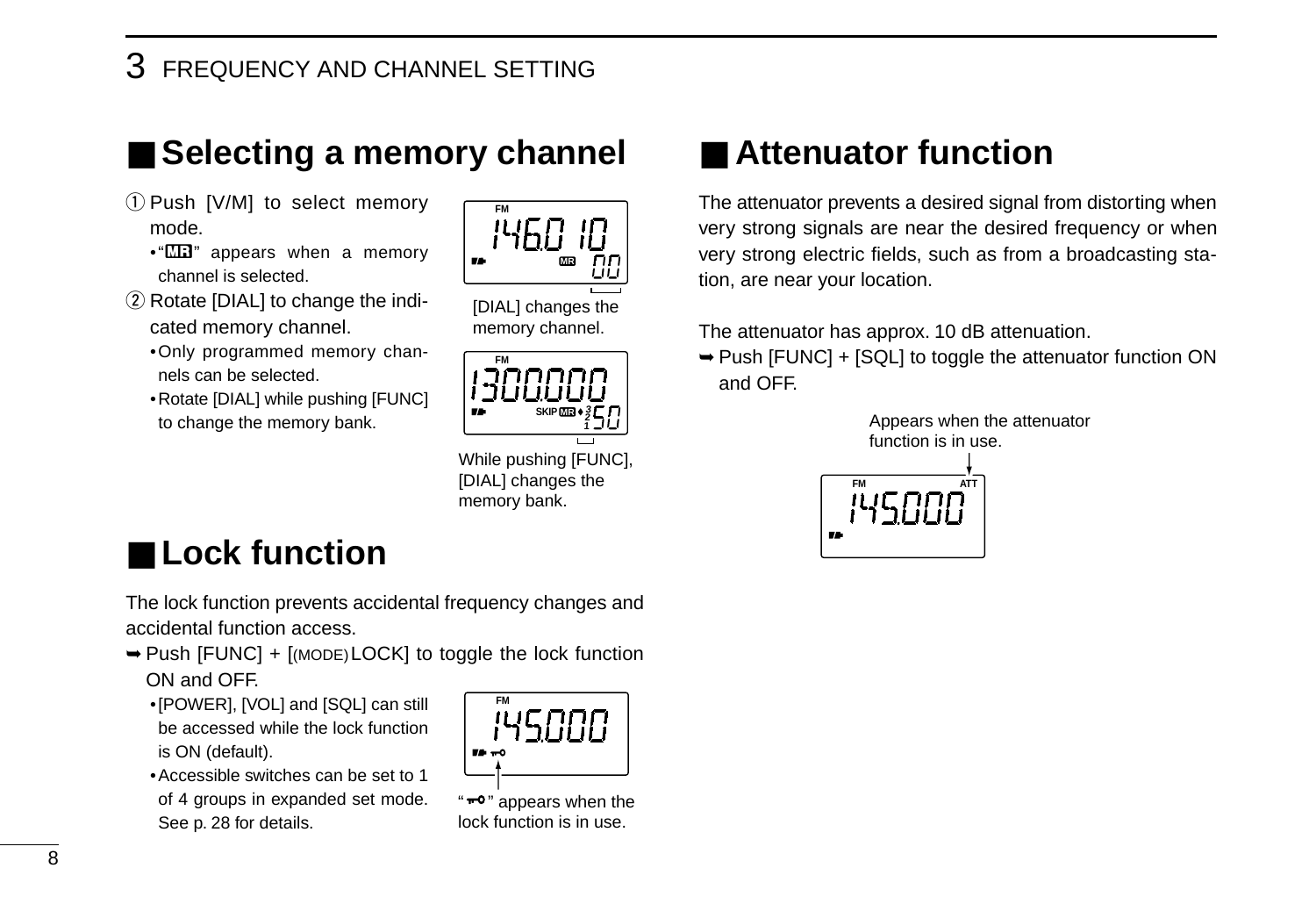## **BASIC OPERATION**

## ■ **Receiving**

Make sure charged Ni-Cd or alkaline batteries are installed. (p. 1)

- $\Omega$  Push [POWER] for 2 sec. to turn power ON.
- $(2)$  Push [VOL $\blacktriangle$ ] or [VOL $\nabla$ ] to set the desired audio level.
	- •The frequency display shows the volume level while setting. See the next page for details.
- 3) Set an operating frequency. (pgs. 6, 7)
- 4) Set the squelch level.
	- •While pushing [SQL], rotate [DIAL].
	- •The first click of [DIAL] indicates the current squelch level.
	- •"LEVEL1" is loose squelch and "LEVEL9" is tight squelch.
	- •"AUTO" indicates automatic level adjustment with a noise pulse count system.
	- •Push and hold [SQL] to open the squelch manually.
- **5** When a signal is received:
	- $\rightarrow$  **Squelch opens and audio is emitted from the speaker.**
	- $\rightarrow$  The S/RF indicator shows the relative signal strength.

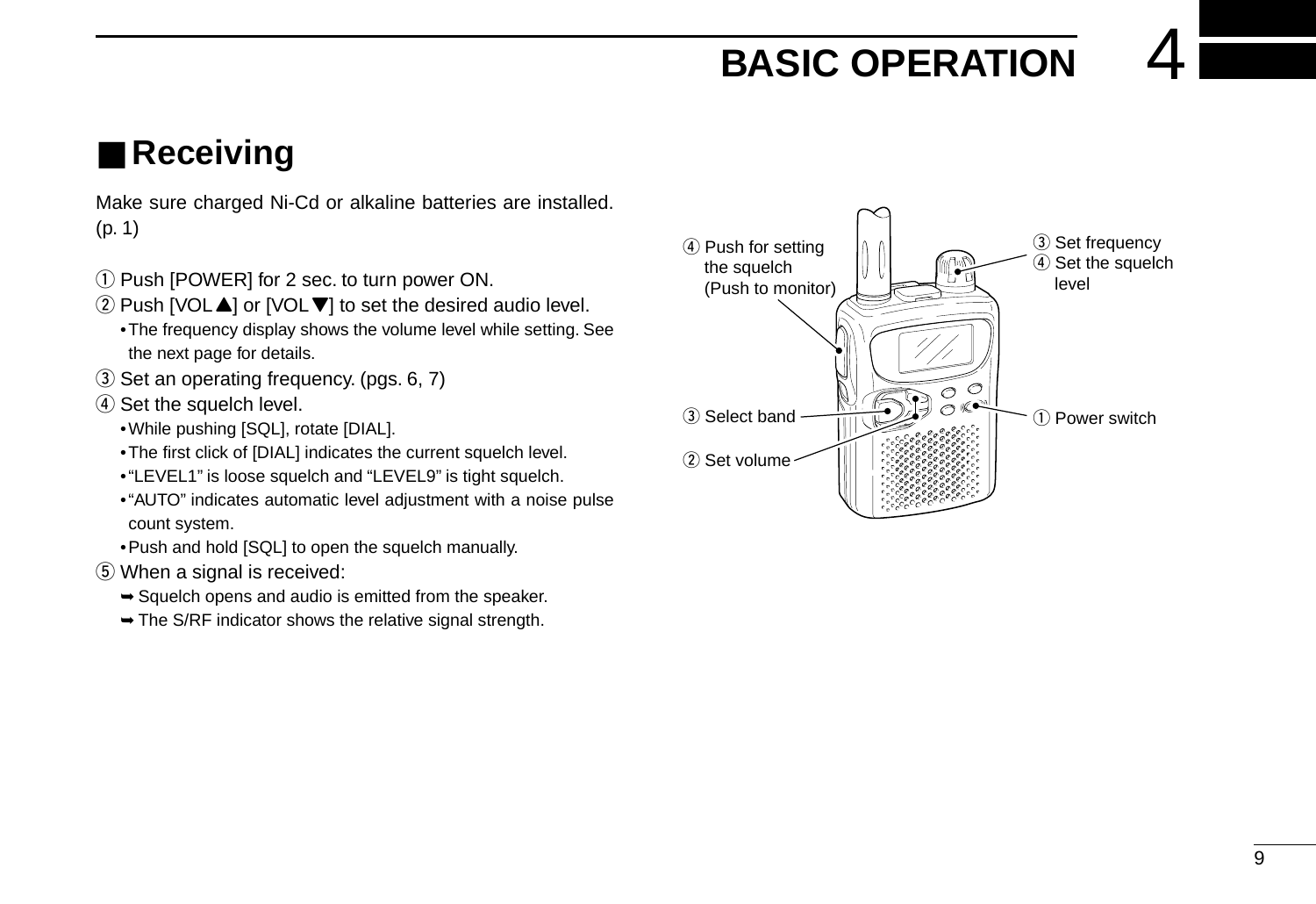### 4 BASIC OPERATION

## ■ Setting volume level

The audio level can be adjusted through 32 levels.

- $\rightarrow$  **Push [VOL▲] or [VOL▼] to set the desired audio level.** •Beep tone sounds while setting. This indicates the approximate sound level.
	- •Pushing and holding these keys change the audio level continuously.
	- •The frequency display shows the volume level while setting.



## ■ **Setting squelch level**

The squelch circuit mutes the received audio signal depending on the signal strength. The receiver has 9 squelch levels, a continuously open setting and an automatic squelch setting.

- ➥While pushing [SQL], rotate the [DIAL] to select the squelch level.
	- •The first click of [DIAL] indicates the current squelch level.
	- •"LEVEL1" is loose squelch and "LEVEL9" is tight squelch.
	- •"AUTO" indicates automatic level adjustment with a noise pulse count system.
	- •"OPEN" indicates continuously open setting.



Automatic squelch



Maximum level

## ■ Monitor function

This function is used to listen to weak signals or to open the tone squelch manually.

➥Push and hold [SQL] to monitor the operating frequency.

The [SQL] switch can be set to 'sticky' operation in ex- $\mathscr{D}$  panded set mode. (p. 27)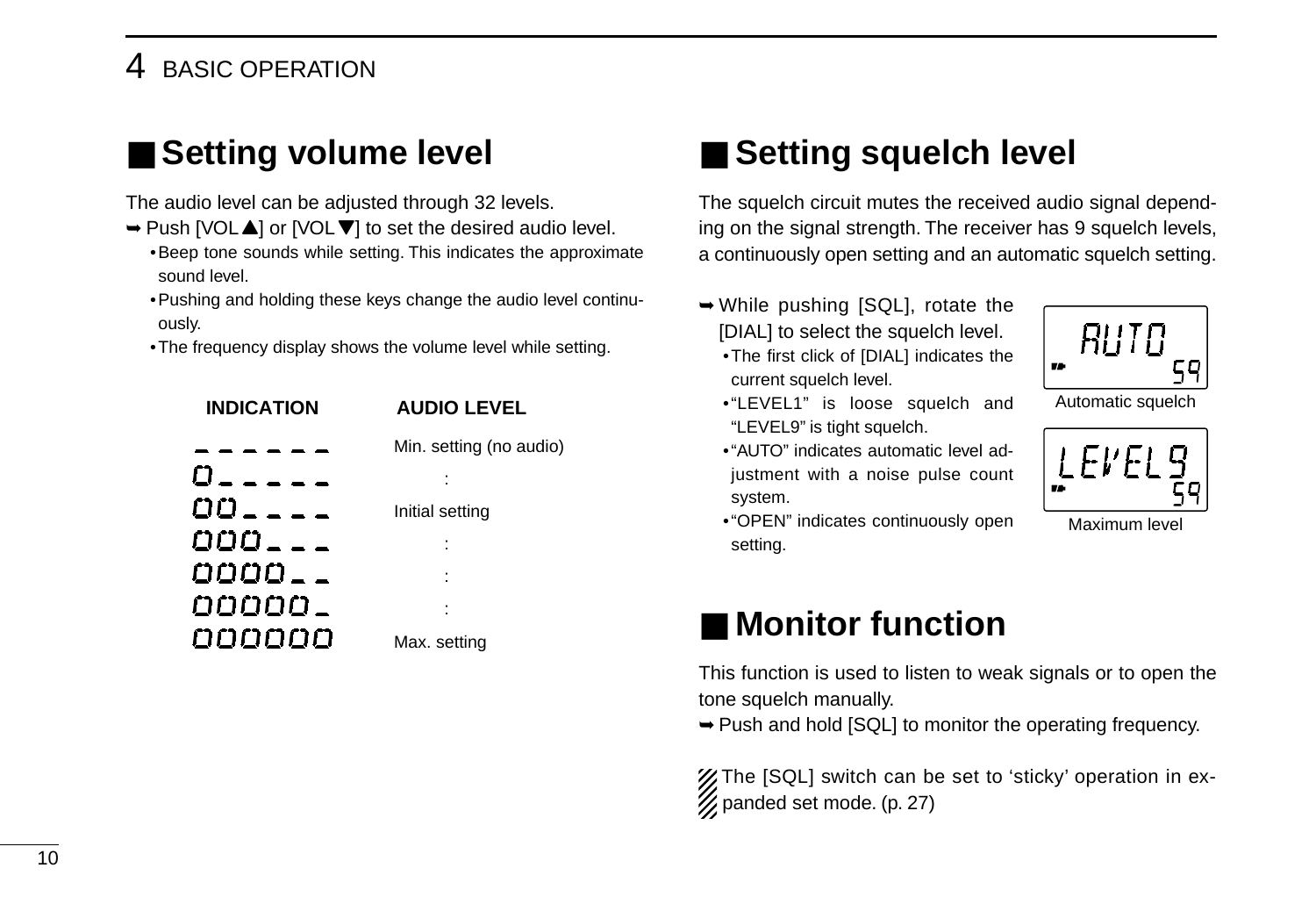## ■ **Receive mode selection**

Receive modes are determined by the physical properties of the radio signals. The receiver has 3 receive modes: FM, AM and WFM modes. The mode selection is stored independently in each band and memory channels.

Typically, AM mode is used for the AM broadcast stations (0.495–1.620 MHz) and air band (118–135.995 MHz), and WFM is used for FM broadcast stations (76–107.9 MHz).

➥Push [MODE] one or more times to select the desired receive mode.



WFM mode

## ■ **Display backlighting**

The receiver has display backlighting with a 5 sec. timer for nighttime operation. The display backlighting can be turned ON continuously or turned OFF, if desired.

- ➥Push any switch except [FUNC]; or, rotate [DIAL] to turn the backlighting ON.
	- •When auto backlighting is set, the backlighting will automatically turn OFF when switches and [DIAL] have not been operated for 5 sec.

### **♦ Setting the backlighting condition**

- $(i)$  Push [V/M] for 2 sec. to enter set mode.
- 2 Rotate [DIAL] until "LIGHT" appears.
	- •"LIGHT" disappears after 1 sec. and the previously selected backlighting timer and "LI" appear.
- 3) While pushing [FUNC], rotate [DIAL] to select the desired backlighting condition.
- $\overline{4}$  Push [V/M] to exit set mode.



Backlighting set mode



Automatic backlighting



Continuously OFF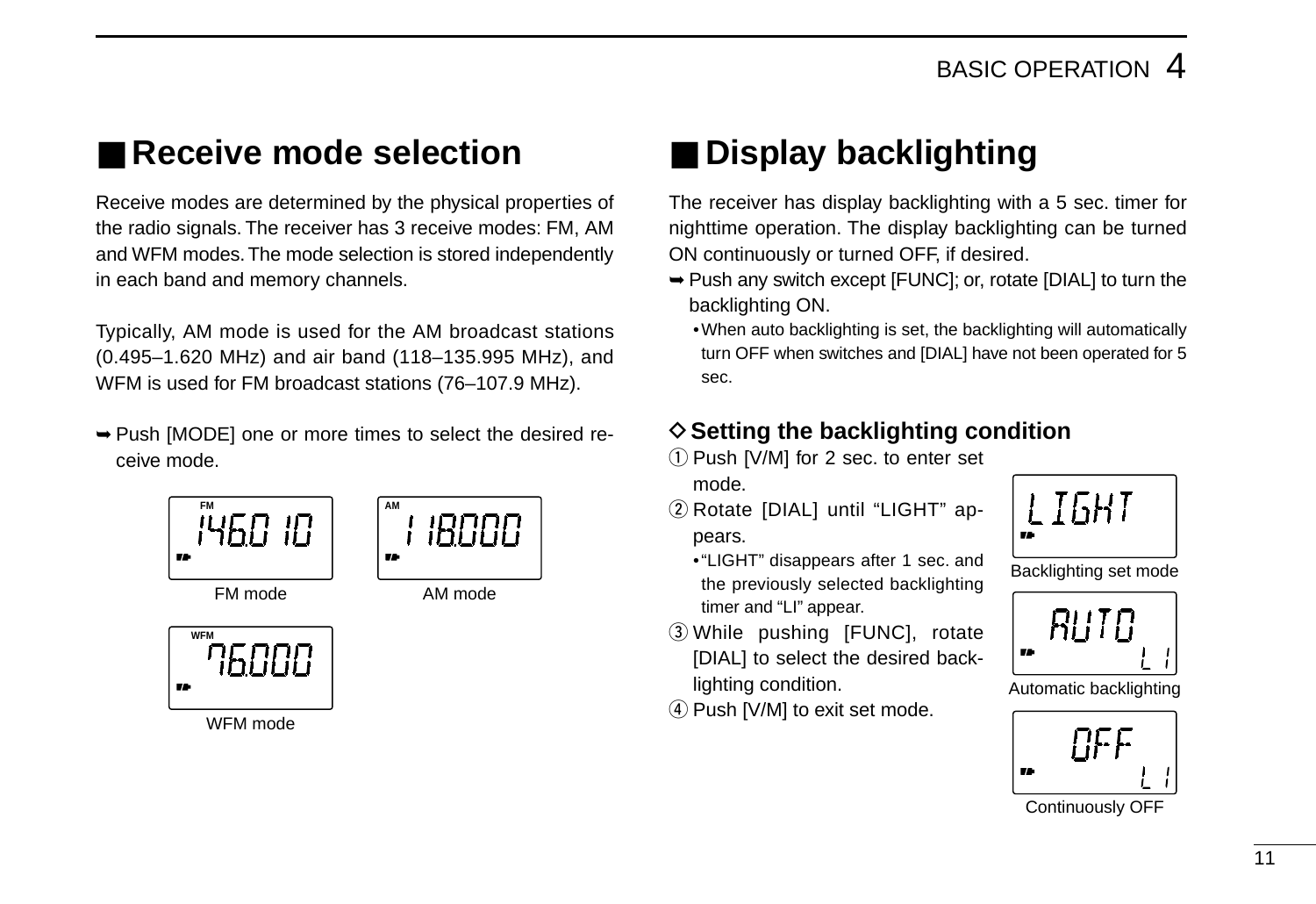## 5 **MEMORY CHANNELS**

## ■ **General**

The receiver has 400 memory channels in 8 banks for storage of often-used frequencies.

### **◇ Memory channel contents**

The following information can be programmed into memory channels:

- •Operating frequency (p. 7)
- •Receive mode (p. 11)
- •Tuning step (p. 7)
- •Duplex direction (DUP or –DUP) with an offset frequency (p. 24)
- •Tone squelch ON/OFF (p. 22)
- •Tone squelch frequency (p. 22)
- •Scan skip setting (p. 18)

## ■ **Programming during selection**

- 1) Select VFO mode with [V/M].
- 2 Set the desired frequency:
	- $\rightarrow$  **Select the desired band with [BAND].**
	- $\rightarrow$  **Set the frequency using [DIAL].**
	- ➥Set other data (e.g. offset frequency, duplex direction, tone squelch frequency, etc.), if required.
- $\circled{3}$  Push [FUNC] + [(V/M) MW] momentarily to indicate memory channels.

•Do not hold  $[FUNCTION] + [(V/M) MW]$  for more than 0.5 sec., otherwise the previously selected memory channel will be overwritten.

- (4) Rotate [DIAL] to select the desired channel.
	- •VFO (VF), as well as regular memory channels, can be programmed in this way.
	- •Rotate [DIAL] while pushing [FUNC] to select a memory bank, programmed scan edge channel or VFO.
- $5$  Push [FUNC] +  $[(V/M)MW]$  for 1 sec. to program.
	- •Keep pushing for 2 sec. or more to automatically select the next memory channel, if desired.

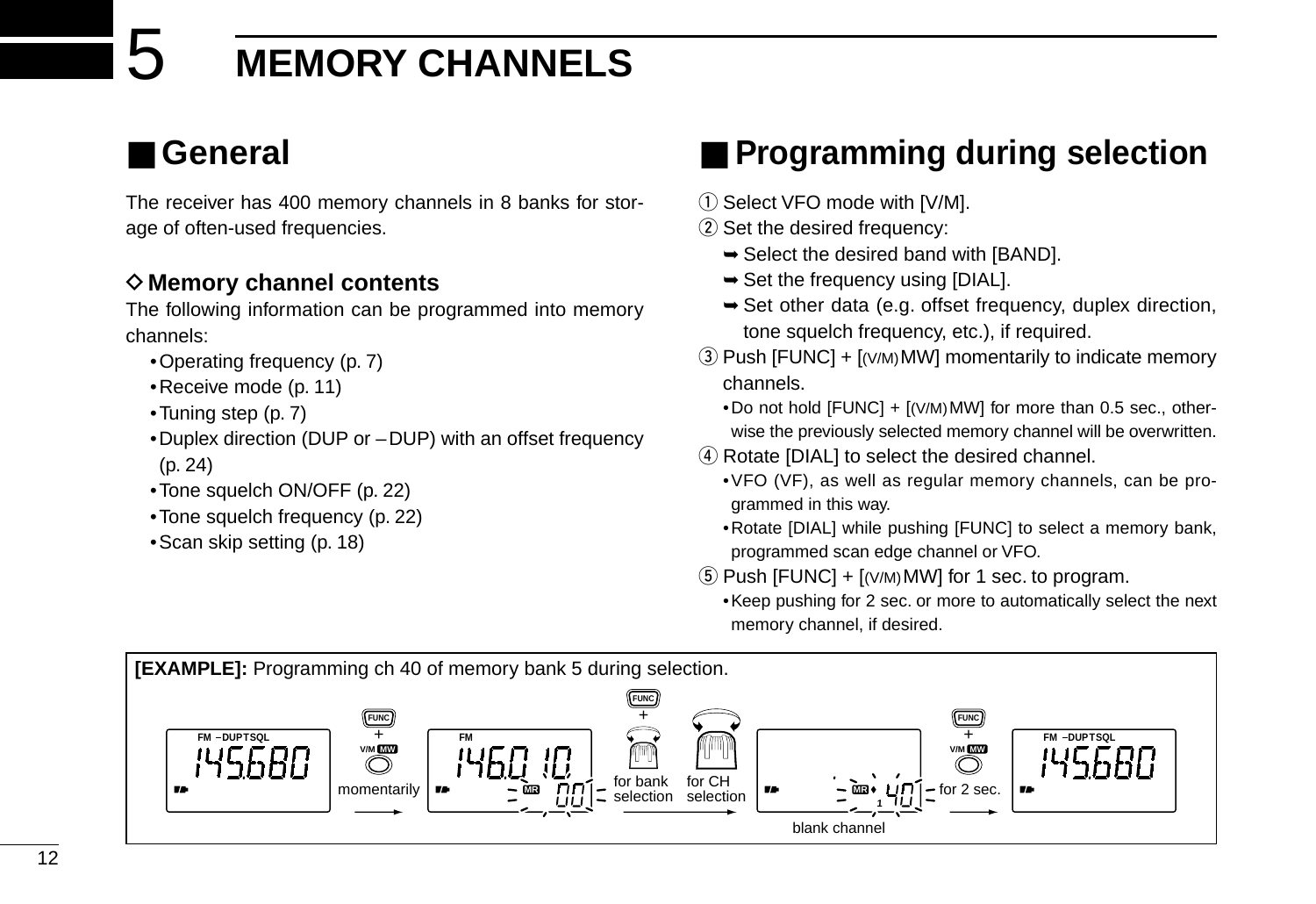## ■ **Programming after selection**

- $\circled{1}$  Select memory mode with [V/M].
- $(2)$  Set the memory channel to be programmed with [DIAL]. •Rotate [DIAL] while pushing [FUNC] to select a memory bank or programmed scan edge channel.
	- •Non-programmed channels cannot be selected.
- 3) Push [V/M] to select VFO mode.
- 4) Set the desired frequency:
	- $\rightarrow$  **Select the desired band with [BAND].**
	- $\rightarrow$  Set the frequency using [DIAL].
	- ➥Set other data (e.g. offset frequency, duplex direction, tone squelch frequency, etc.), if required.
- $\circled{5}$  Push [FUNC] + [(V/M) MW] for 1 sec. to program the selected channel.
	- •Keep pushing for 2 sec. or more to automatically select the next memory channel, if desired.

## ■ **Transferring memory contents to another memory**

- $\circled{1}$  Select memory mode with [V/M].
- 2 Select the memory channel to transfer with [DIAL].
	- •Rotate [DIAL] while pushing [FUNC] to select a memory bank or programmed scan edge channel.
- $\overline{a}$ ) Push [FUNC] + [(V/M)MW] momentarily to indicate memory channels.
	- •Do not hold [FUNC] + [(V/M)MW] for more than 0.5 sec., otherwise the memory channel contents will be transferred to VFO.
- 4) Rotate [DIAL] to select the channel to transfer to.
	- •Rotate [DIAL] while pushing [FUNC] to select a memory bank or programmed scan edge channel.
	- •VFO (VF), as well as regular memory channels, can be transferred in this way.
- $(5)$  Push [FUNC] +  $[(V/M)$ MW] for 2 sec. to transfer.

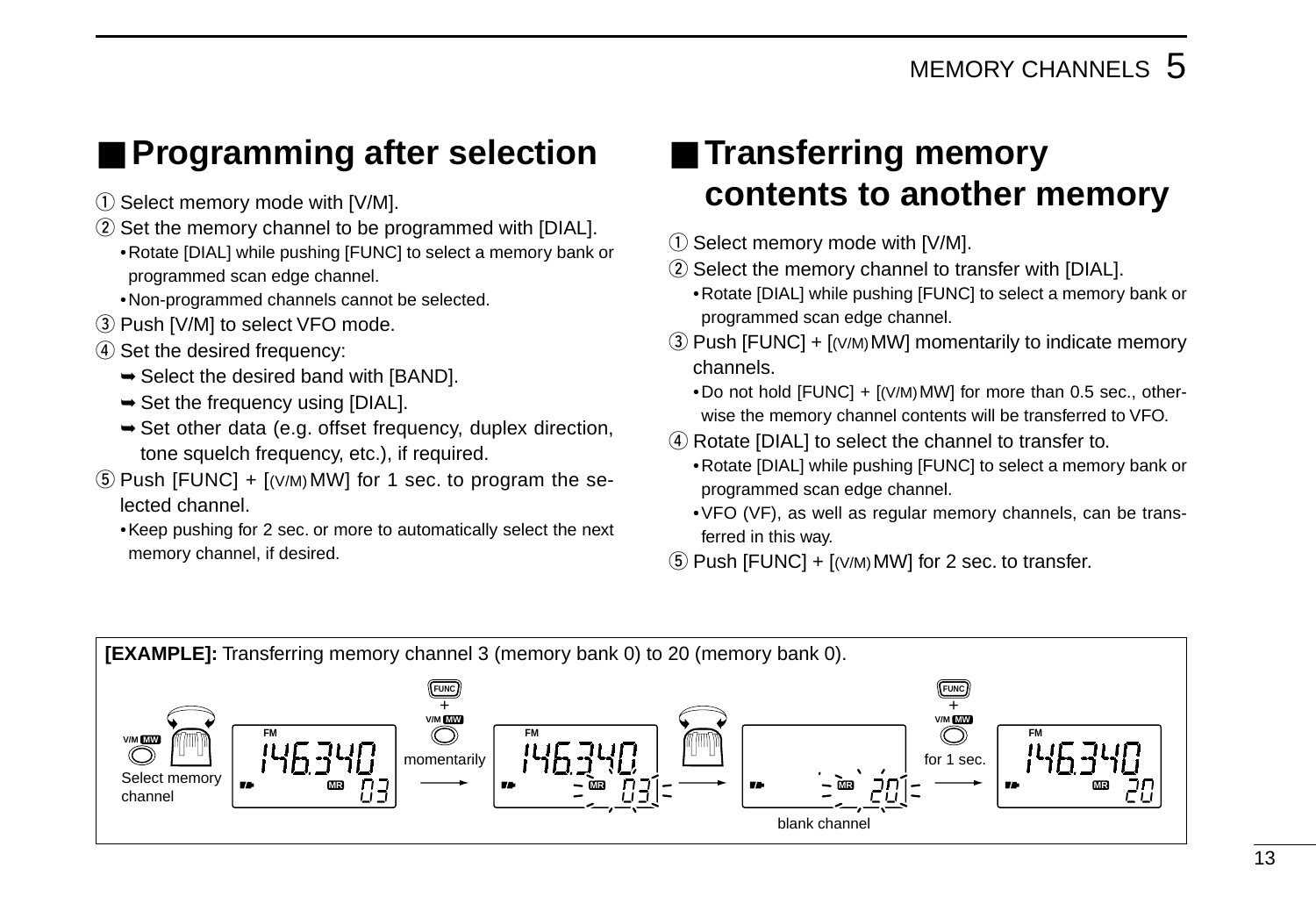### 5 MEMORY CHANNELS

## ■ Memory bank selection

The receiver has 400 memory channels in 8 banks for storage of often-used frequencies.

- $\circled{1}$  Select memory mode with [V/M].
- 2 Rotate [DIAL] while pushing [FUNC] to select the desired memory banks.
	- •"1" "3" indicate memory banks 1 to 3; "♦" indicates memory bank 4; " $\bullet$  1" – " $\bullet$  3" indicate memory banks 5 to 7; no bank indicator indicates memory bank 0.
- 3) Rotate [DIAL] to select the desired memory channel.



## ■ Memory clear

Unwanted memory channels can be cleared (erased). Before clearing a memory channel make sure it is no longer needed as cleared memories cannot be recalled.

- 1) Select memory mode with [V/M].
- $(2)$  Set the memory channel to be cleared with [DIAL]. •Rotate [DIAL] while pushing [FUNC] to select a memory bank or programmed scan edge channel.
- $\ddot{\text{e}}$  Select VFO mode with [V/M] and push [FUNC] + [(V/M) MW] momentarily to indicate the selected memory channel.
	- •Do not hold  $[FUNCTION] + [(V/M) MW]$  for more than 0.5 sec., otherwise the selected memory channel will be overwritten.
- $\overline{a}$ ) Push [FUNC] + [(MODE) LOCK] for 2 sec. to clear the selected memory channel.
	- •3 beeps sound, then the frequency is cleared.
- **5** Push [V/M] to return to VFO mode.

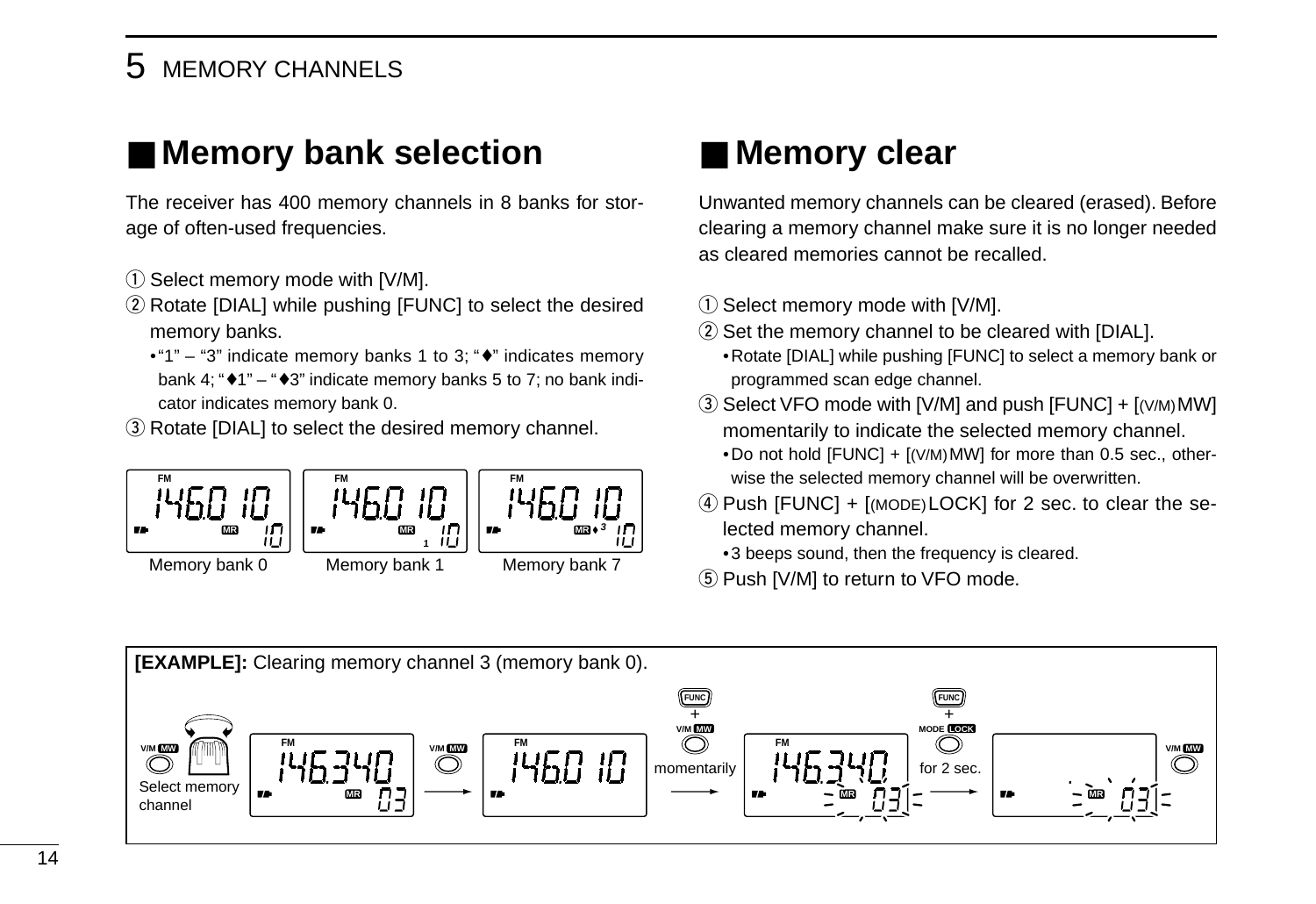## **SCAN OPERATION**

■ Scan types Up to 25 programmed scan ranges, full scan, band scan and memory bank scan provide scanning versatility. Each scan can have skip channels programmed.

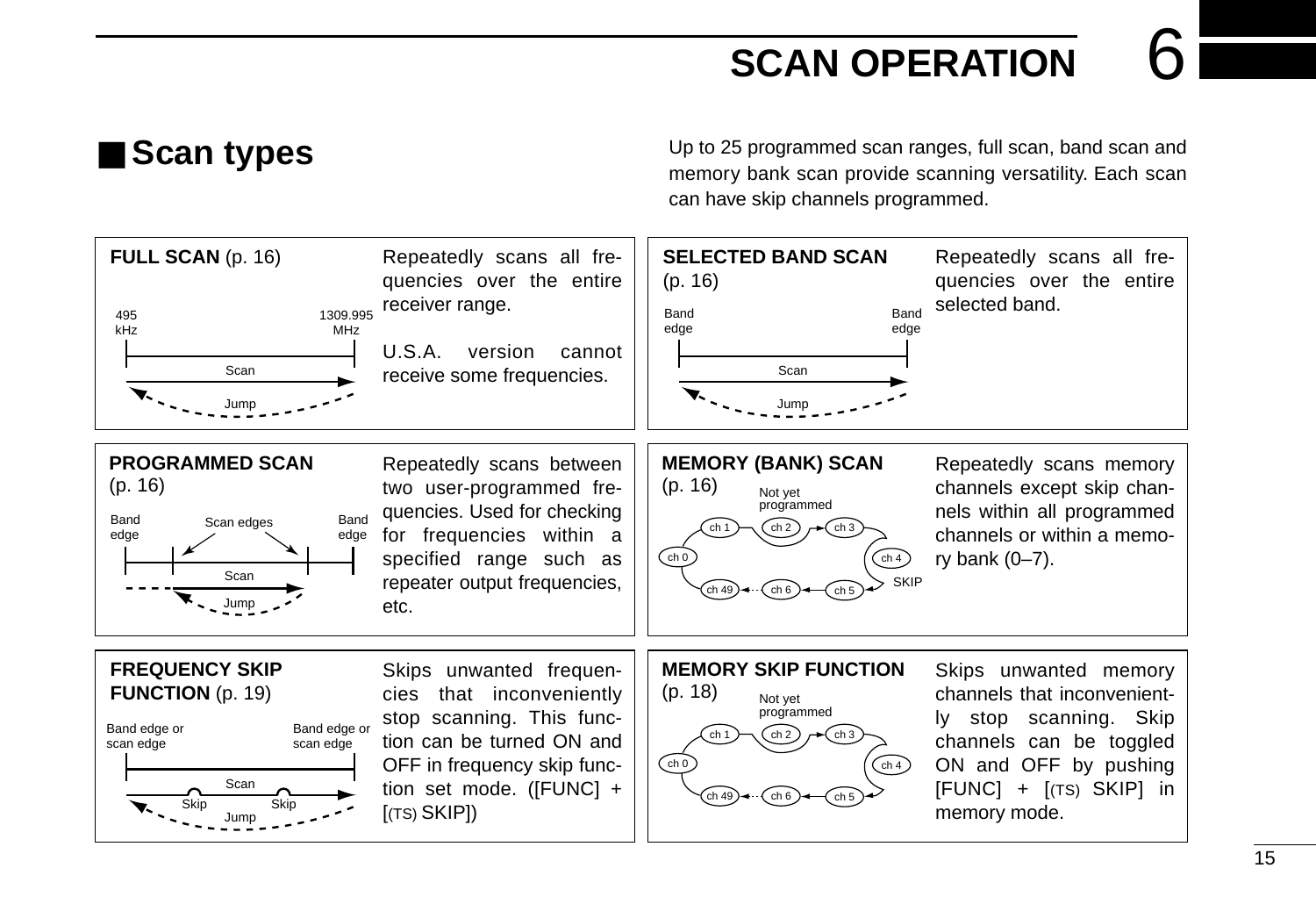## 6 SCAN OPERATION

## ■ Full/band/programmed scan

- 1) Select VFO mode with [V/M].
- (2) Make sure the squelch is set to the threshold point.
- •Select automatic squelch (AUTO) or a level (1–9) where the noise is just muted. (p. 10)
- (3) Select the desired scan range, if desired.
	- ➥Select scan edges in scan edge set mode:
		- "ALL" for full scan, "BAND" for band scan or "PROG 0"– "PROG24" for programmed scan. (see the next page)
- $\Phi$  Push [FUNC] + [ $\triangle$ ] or [ $\nabla$ ] momentarily to start the scan. •Decimal point flashes while scanning.
	- •"P SKIP" flashes when the frequency skip function is turned ON. (p. 19)
	- •"0P"–"24P" flash to indicate which pair of scan edges is being scanned.
	- •To change the scanning direction, rotate [DIAL].
	- •If the pocket beep function is activated, the receiver automatically selects the tone squelch function when a scan starts.
- $\ddot{\textbf{t}}$  To stop the scan, push [FUNC] + [ $\triangle$ ] or [ $\nabla$ ] again.

X If the same frequencies are programmed into a pair of  $\mathscr{U}$  scan edges, programmed scan does not start.

For programmed scan, scan edges must be programmed  $\mathscr U$  in advance. Program scan edges in the same manner of  $\mathbb Z$  programming a memory channel and select a scan edge.  $\mathscr{U}(p. 17)$ 

## ■ **Memory (bank) scan**

- 1) Select memory mode with [V/M].
- 2 Make sure the squelch is set to the threshold point.

•Select automatic squelch (AUTO) or a level (1–9) where the noise is just muted. (p. 10)

- 3) Turn the memory bank scan ON or OFF in the memory scan set mode, if desired.
	- •See below for details.
- $\Phi$  Push [FUNC] + [ $\blacktriangle$ ] or [ $\nabla$ ] momentarily to start the memory (bank) scan.
	- •Decimal point flashes while scanning.
	- •To change the scanning direction, rotate [DIAL].
	- •If the pocket beep function is activated, the receiver automatically selects the tone squelch function when a scan starts.
- $\ddot{\textbf{t}}$  To stop the scan, push [FUNC] + [ $\triangle$ ] or [ $\nabla$ ] again.

### **◇ Memory bank selection**

- $\circled{1}$  Select memory mode with [V/M].
- 2) While pushing [FUNC], push [BAND] to enter memory scan set mode.
- 3) Rotate [DIAL] to select the memory bank scan ON or OFF.
	- •"ALL" indicates all memory banks are scanned (memory bank scan OFF); "BANK" indicates memory bank scan is turned ON.
- (4) Push [BAND] to exit memory scan set mode. Bank scan ON

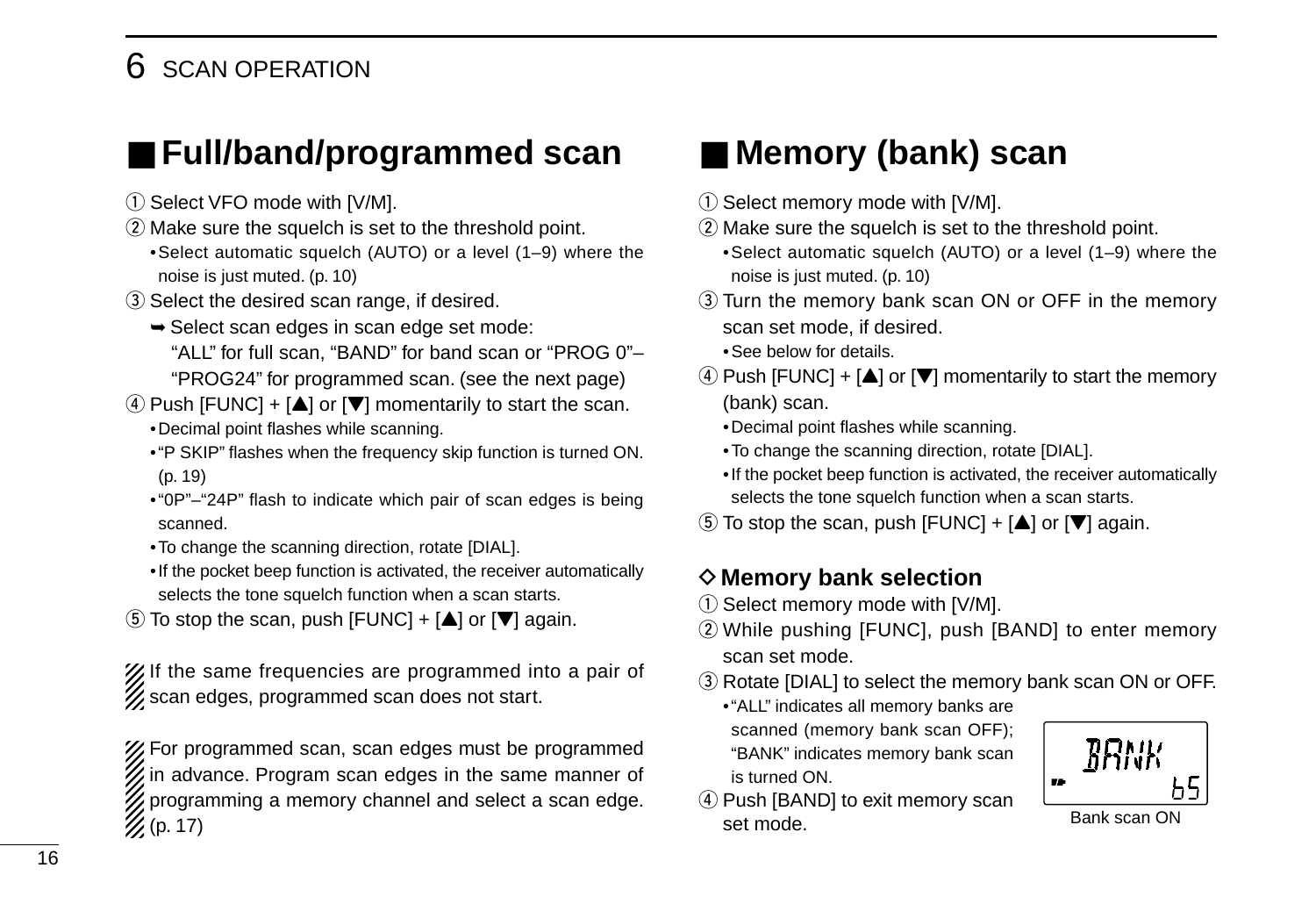## ■ Selecting scan edges

The scanning range can be set to all frequencies (full scan), a selected band or between two user-programmed frequencies (programmed scan).

X The programmed scan edges can be programmed in the same manner as programming regular memory channels. Program the desired scan edge frequencies in a pair of programmed scan edge channels in advance. (pgs. 12, 13)

- 1) Select VFO mode with [V/M].
- 2 While pushing [FUNC], push [BAND] to enter band edge set mode.
- 3) Rotate [DIAL] to select the desired scan edge.
	- •"ALL" for full scan, "BAND" for band scan or "PROG 0" "PROG24" for programmed scan.
- 4) Push [BAND] to exit band edge set mode; or push [FUNC]
	- $+$  [ $\triangle$ ] or [ $\nabla$ ] momentarily to start the programmed scan using the selected edges.



24A and 24b)

X/When scanning across the band as below (programmed  $\%$  scan edges are set across the band), the parameters like tuning step, receive mode, offset frequency, duplex direction, etc. are used in each bands' VFO settings instead of **Z** these scan edges.

| <b>BAND</b>       | <b>FREQUENCY RANGE</b>   |  |  |  |
|-------------------|--------------------------|--|--|--|
| Broadcast band    | $0.495 - 1.620$ MHz      |  |  |  |
| HF band           | 29.995 MHz<br>$1.625 -$  |  |  |  |
| 50 MHz band       | - 107.995 MHz<br>30      |  |  |  |
| VHF avionics band | 108<br>$-135.995$ MHz    |  |  |  |
| 144 MHz band      | 136<br>$-255.095$ MHz    |  |  |  |
| 300 MHz band      | 255.1<br>$-382.095$ MHz  |  |  |  |
| 400 MHz band      | 382.1<br>$-769.795$ MHz  |  |  |  |
| 800 MHz band      | 769.8<br>$-960.095$ MHz  |  |  |  |
| 1200 MHz band     | 960.1<br>$-1309.995$ MHz |  |  |  |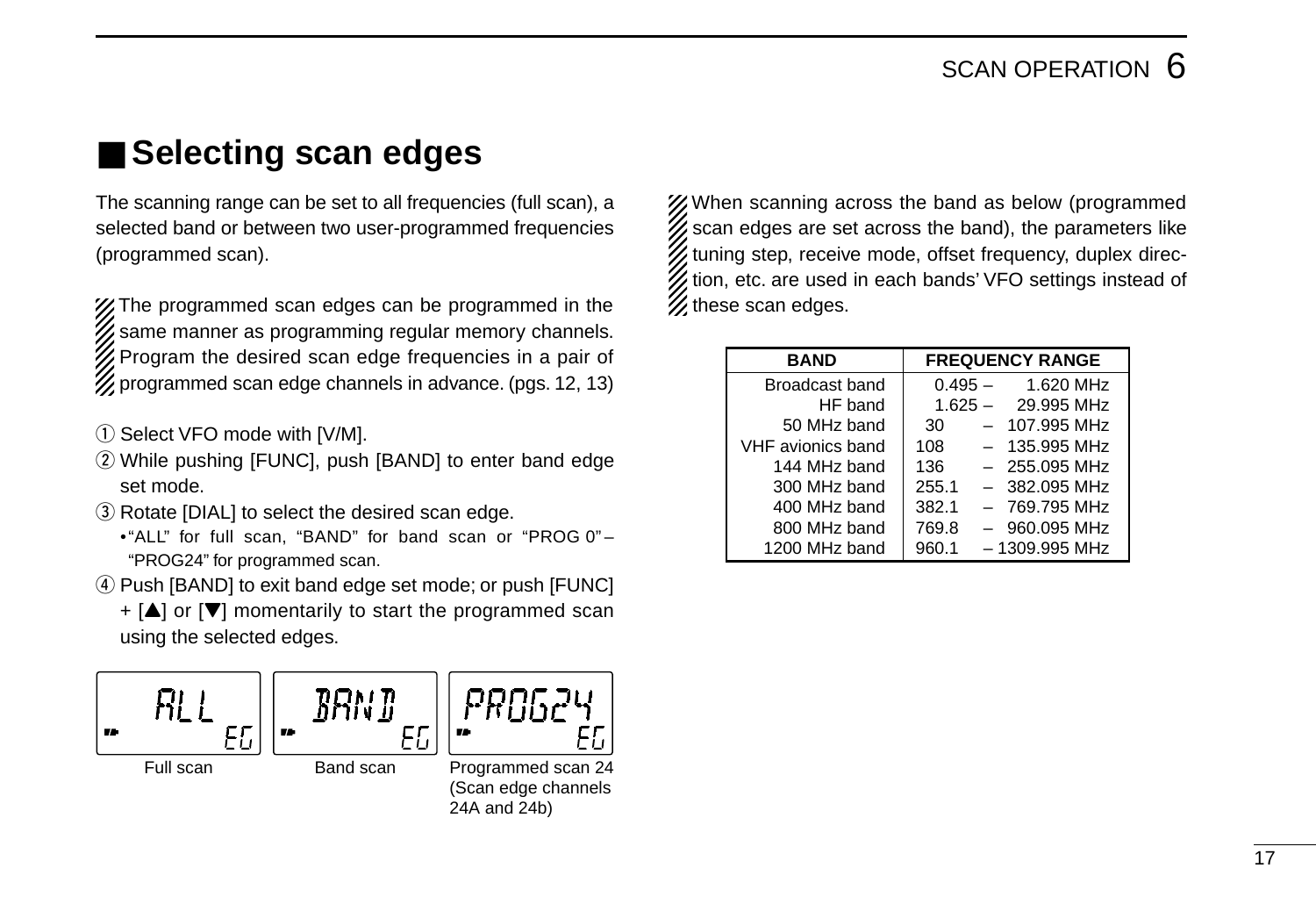## 6 SCAN OPERATION

## ■ **Skip channel setting**

Memory channels can be set to be skipped for memory skip scan. In addition, memory channels can be set to be skipped for both memory skip scan and frequency skip scan. These are useful to speedup the scan interval.

- $\circled{1}$  Select memory mode with [V/M].
- 2 Rotate [DIAL] to select a memory channel to be programmed as a skip channel.
- e While pushing [FUNC], push [(TS)SKIP] one or more times to select a condition.
	- •No indication : channel will not be skipped.
	- •"SKIP" appears : channel skipped during memory scan.
	- •"P SKIP" appears : channel skipped during memory scan; frequency skipped during other scans.







**FM**

```
Non-skip channel Skip channel Skip channel and
```
frequency skip channel

**Z/ The frequency skip function is effective when the fre**quency skip function (P SCAN) is turned ON. See the next  $\mathcal Z$  page for details.

## ■ **Scan resume condition**

### **♦ Setting the scan pause time**

The scan pauses when receiving signals according to the scan pause time. It can be set from 2–20 sec. or unlimited.

- $\Omega$  Push [V/M] for 2 sec. to enter expanded set mode.
- (2) Rotate [DIAL] until "PAUSE" appears.
	- •Turn the expanded set mode ON for selection. (p. 25)
- e While pushing [FUNC], rotate [DIAL] to select the condition.
	- •"2SEC"–"20SEC": scan pauses for 2–20 sec. on a received signal.
	- •"HOLD": scan pauses on a received signal until it disappears.
- (4) Push [V/M] to exit set mode.

### **♦ Setting the scan resume time**

The scan restarts after a signal disappears according to the resume time. It can be set from 0–5 sec. or unlimited.

- q Push [V/M] for 2 sec. to enter expanded set mode.
- 2 Rotate [DIAL] until "RESUME" appears.
	- •Turn the expanded set mode ON for selection. (p. 25)
- e While pushing [FUNC], rotate [DIAL] to select condition.
	- •"1SEC"–"5SEC": scan restarts 1–5 sec. after the signal disappears.
	- •"0SEC": scan restarts immediately after the signal disappears.
	- •"HOLD": scan restarts by rotating [DIAL] only.
- 4) Push [V/M] to exit set mode.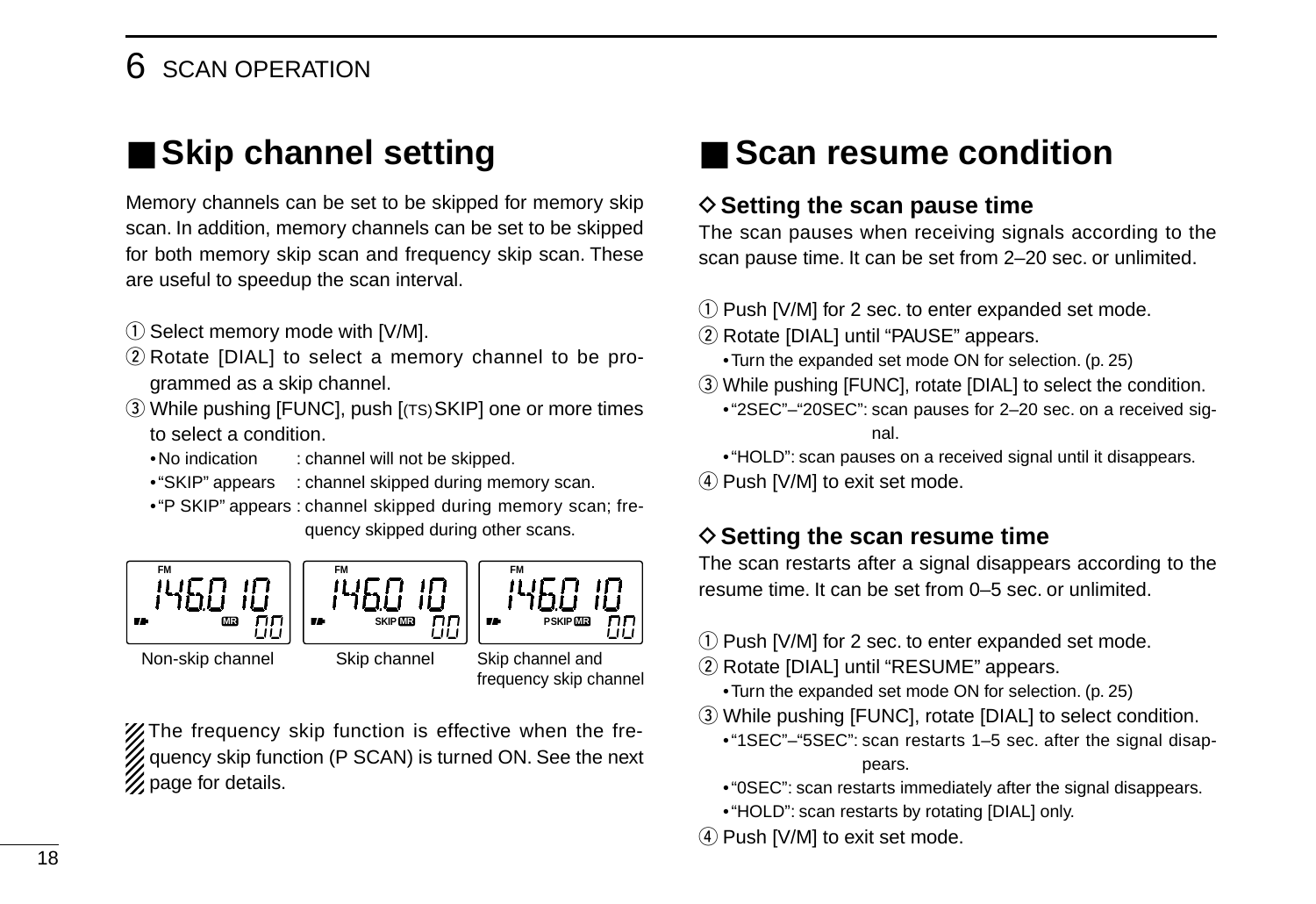## ■ **Frequency skip function**

### **◇ Programming a skip frequency**

Unwanted frequencies can be skipped and programmed as skip channels when full scan, band scan or programmed scan is pausing.

- $\circ$  Start full scan, band scan or programmed scan. (p. 16)
- $(2)$  While receiving an unwanted signal and scan pauses, push  $[FUNCTION] + [(TS) SKIP]$  for 2 sec. to program the received frequency as a skip frequency.
	- •The receiver emits 3 beeps and the scan resumes.
	- •Non-programmed memory channels (blank channels) are used for skip frequency programming in reverse sequence.
	- •To scan the skip frequency after programming, cancel the skip information (p. 18) or clear the memory channel (p. 14).



**PSKIP BUSY 5 3**

**FM**

Indication while pausing lndication while programming

### **♦ Frequency skip function ON/OFF**

The frequency skip function can be turned OFF. In this case, the frequencies will not be skipped even if skip information is programmed and "P SKIP" does not appear.

- $(i)$  Select VFO mode with [V/M].
- $(2)$  Push [FUNC] + [(TS) SKIP] to toggle the frequency skip function ON or OFF.
	- •"P SKIP" appears when the function is turned ON.





The frequency skip function is OFF.

The frequency skip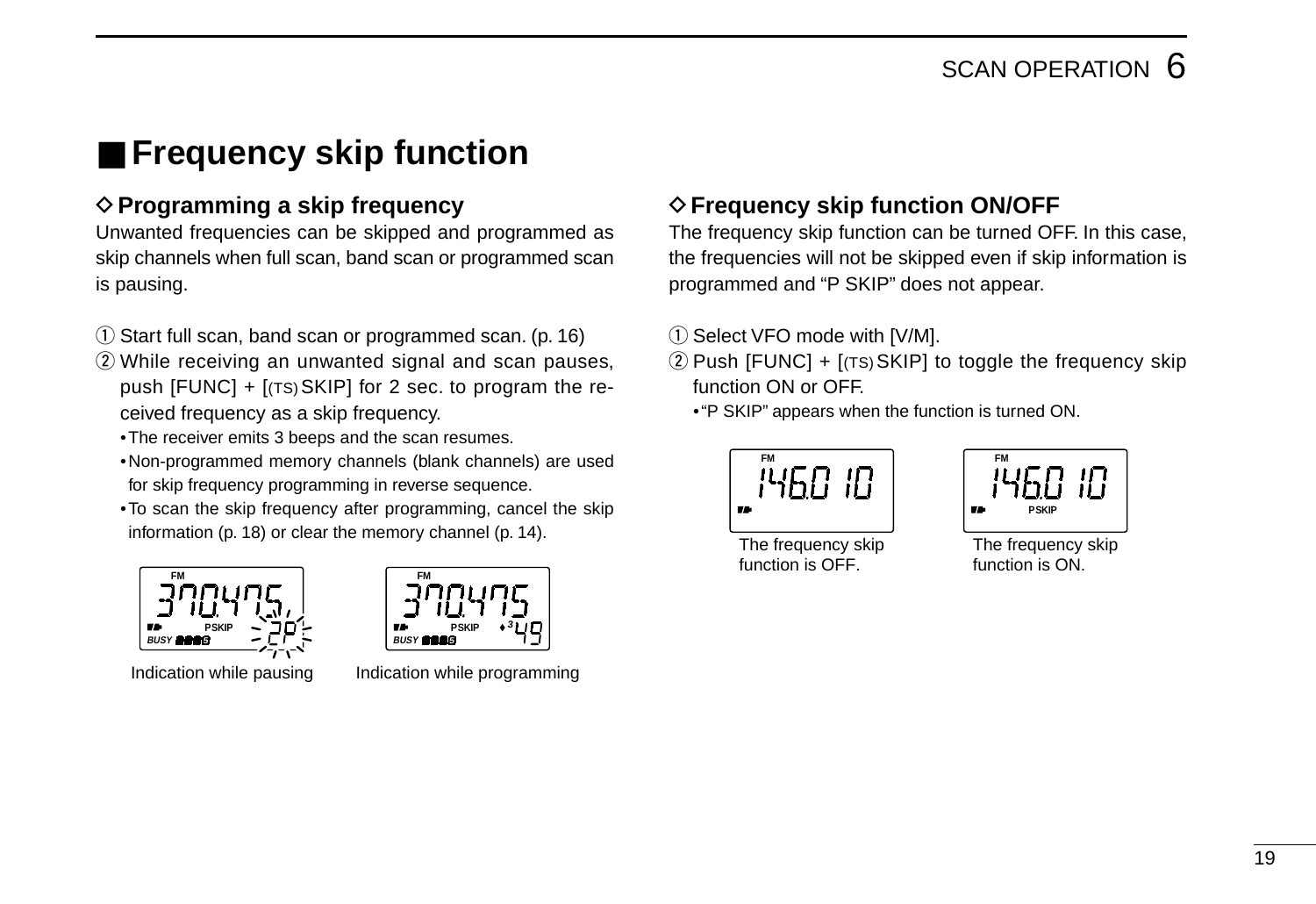## 7 **PRIORITY WATCH**

## ■**Priority watch types**

Priority watch checks for signals on a frequency every 5 sec. while operating on a VFO frequency or scanning. The receiver has 3 priority watch types to suit your needs.

In addition, you can be alerted with beeps and a flashing " $\clubsuit$ ."

The watch resumes according to the selected scan resume condition. See p. 18 for details.

X If the pocket beep function is activated, the receiver auto-**Z** matically selects the tone squelch function when priority **Z** watch starts.

### **MEMORY CHANNEL WATCH**



While operating on a VFO frequency, priority watch checks for a signal on the selected memory channel every 5 sec.

•A memory channel with skip information can be watched.



frequency, priority watch checks for signals on each memory channel in sequence.

•The memory skip function and/or memory bank scan is useful to speed up the scan.

#### **VFO SCAN WATCH** While scanning in VFO mode, priority watch checks for signals on the selected memory channel every 5 sec. VFO scanning Memory channel 5 sec. 125 msec.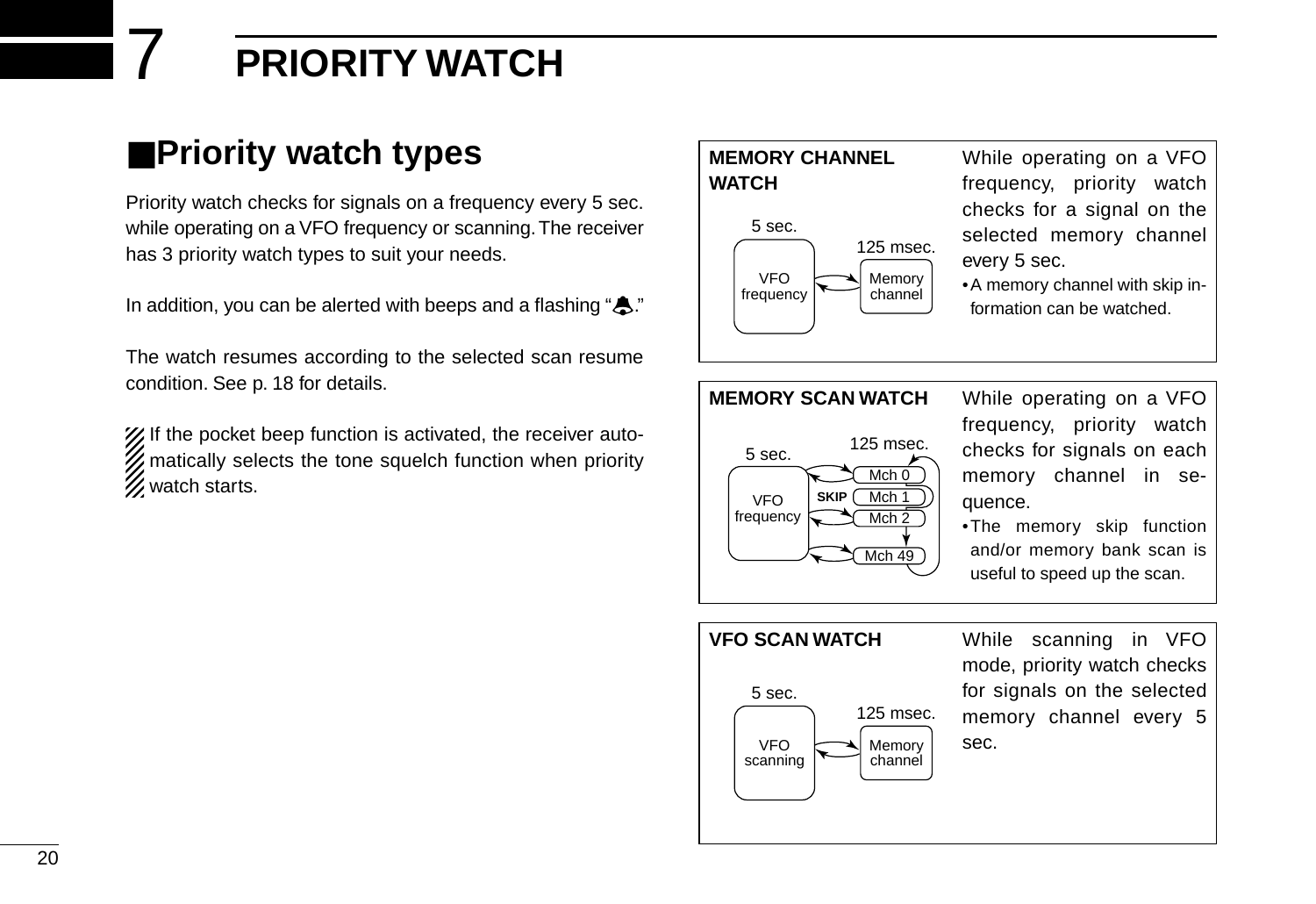## ■**Priority watch operation**

### D**Memory channel watch and memory scan watch**

- $\Omega$  Select VFO mode: then, set an operating frequency.
- $(2)$  Set the watching channel(s).

### **For memory channel watch:**

Select the desired memory channel.

#### **For memory scan watch:**

Select memory mode; then, push  $[FWC] + [\triangle]$  or  $[\triangledown]$  momentarily to start memory scan.

- 3) Push [V/M] for 2 sec. to enter set mode.
- **4**) Rotate [DIAL] until "PRIO" appears.
	- •"PRIO" disappears after 1 sec. and "OFF" and "PR" appear.
- **5**) While pushing [FUNC], rotate [DIAL] to select priority watch ON or priority watch ON with alert.
- $(6)$  Push [V/M] to exit set mode and start the watch.
	- •The receiver checks the memory channel frequency every 5 sec. •The watch resumes according to the selected scan resume condition. (p. 18)
- $\overline{O}$  Push [V/M] while the display shows the VFO frequency to stop the watch.



While pausing on the memory channel, "PRIO" flashes.

### D**VFO scan watch**

- $\Omega$  Select the desired memory channel to be watched.
- (2) Push [V/M] to select VFO mode.
- $\overline{a}$ ) Push [FUNC] + [ $\triangle$ ] or [ $\nabla$ ] momentarily to start full scan, band scan or programmed scan. (p. 16)
- $\overline{a}$  Push [V/M] for 2 sec. to enter set mode.
- (5) Rotate [DIAL] until "PRIO" appears.
	- •"PRIO" disappears after 1 sec. and "OFF" and "PR" appear.
- $\circledR$  While pushing [FUNC], rotate [DIAL] to select priority watch ON or priority watch ON with alert.
- $\circled{1}$  Push [V/M] to exit set mode and start the watch.
	- •The receiver checks the memory channel frequency every 5 sec.
	- •The watch resumes according to the selected scan resume condition. (p. 18)
- **8 Push [V/M] while the display** shows the VFO frequency to stop the watch.



Priority watch set mode



Priority watch is ON.



Priority watch with alert is ON.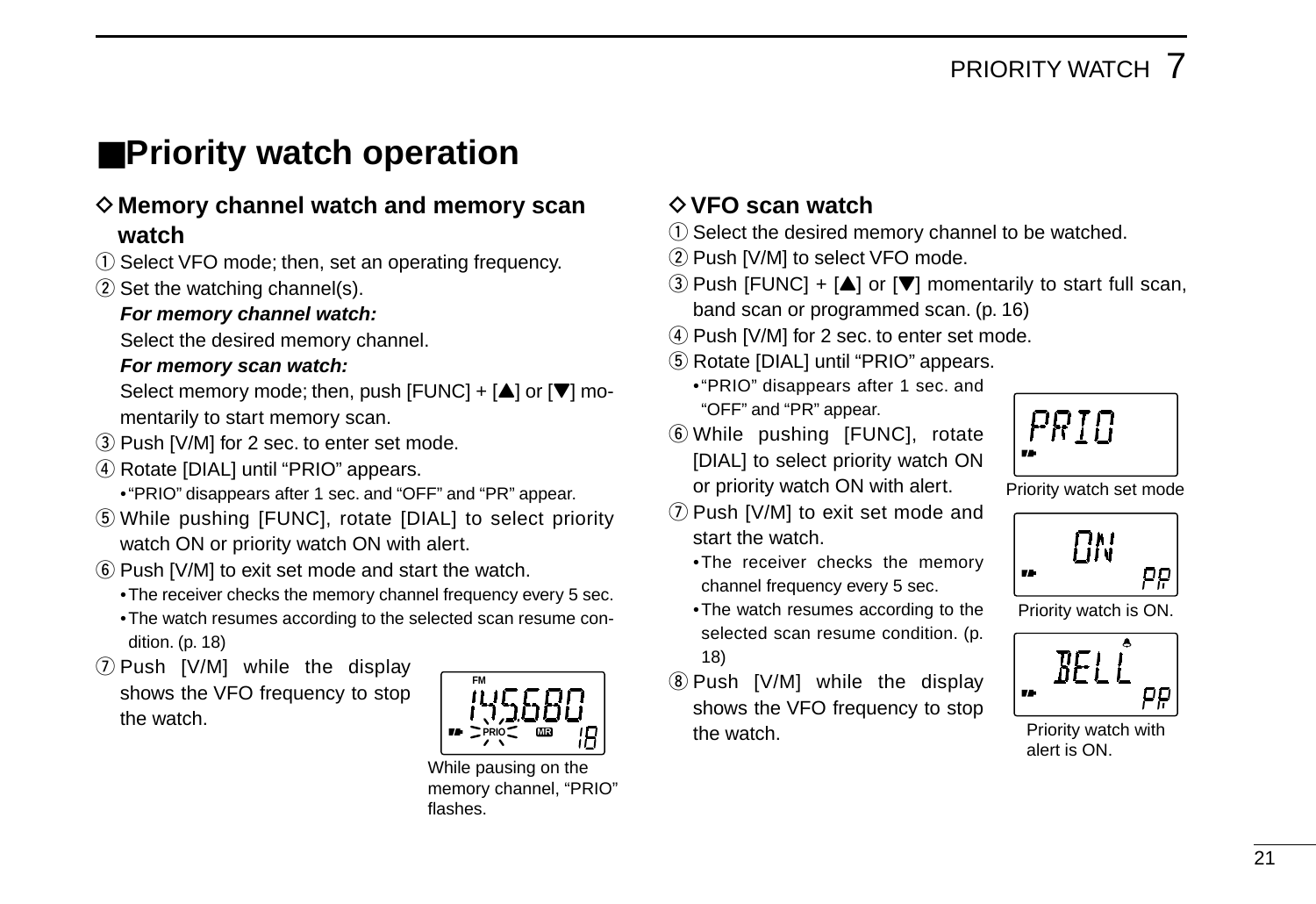## 8 **SUBAUDIBLE TONE OPERATION**

## ■ **Tone squelch operation**

### **♦ Operation**

The tone squelch opens only when receiving a signal containing a matching subaudible tone. You can silently wait for calls from group members using the same tone in an amateur band.

- $(i)$  Set the operating frequency.
- $(2)$  Set the desired subaudible tone in expanded set mode.

•See right for programming.

- 3) Push [V/M] for 2 sec. to enter expanded set mode.
- 4 Rotate [DIAL] until "TSQL" appears.
	- •Turn the expanded set mode ON for selection. (p. 25)
	- •"TSQL" disappears after 1 sec. and "tO" appears.
- (5) While pushing [FUNC], rotate [DIAL] to select "TSQL."
- $\circled{6}$  Push [V/M] to exit set mode and start the tone squelch.
- $\Omega$  When the received signal includes a matching tone, squelch opens and the signal can be heard.
	- •When the received signal's tone does not match, tone squelch does not open, however, the S-indicator shows signal strength.
	- •To open the squelch manually, push and hold [SQL].
- $\circledR$  To cancel the tone squelch, repeat steps  $\circledR$ – $\circledR$  as described above and select "OFF" in step  $(5)$ .

### **♦ Setting subaudible tones for tone squelch operation**

- (1) Select VFO mode or desired memory channel to be programmed.
- $(2)$  Push [V/M] for 2 sec. to enter expanded set mode.
- 3) Rotate [DIAL] until "TONE" appears.
	- •Turn the expanded set mode ON for selection. (p. 25)
	- •"TONE" disappears after 1 sec. and "Ct" appears.
- r While pushing [FUNC], rotate [DIAL] to select a subaudible tone.
	- •Each operating band and each memory channel have independent settings.
- **5** Push [V/M] to exit set mode.

### **•Available subaudible tone frequencies** (unit: Hz)

| 67.0 | $\vert$ 82.5   100.0   123.0   151.4   171.3   189.9   210.7   250.3 |  |  |  |
|------|----------------------------------------------------------------------|--|--|--|
|      | 69.3   85.4   103.5   127.3   156.7   173.8   192.8   218.1   254.1  |  |  |  |
|      | 71.9 88.5 107.2 131.8 159.8 177.3 196.6 225.7                        |  |  |  |
|      | 74.4   91.5   110.9   136.5   162.2   179.9   199.5   229.1          |  |  |  |
| 77.0 | 94.8   114.8   141.3   165.5   183.5   203.5   233.6                 |  |  |  |
| 79.7 | 97.4   118.8   146.2   167.9   186.2   206.5   241.8                 |  |  |  |
|      |                                                                      |  |  |  |

### ➲**CONVENIENT**

Store subaudible tone frequencies and tone squelch ON/OFF settings in memories for easy recall.



Tone function set mode

7 5*RI* 1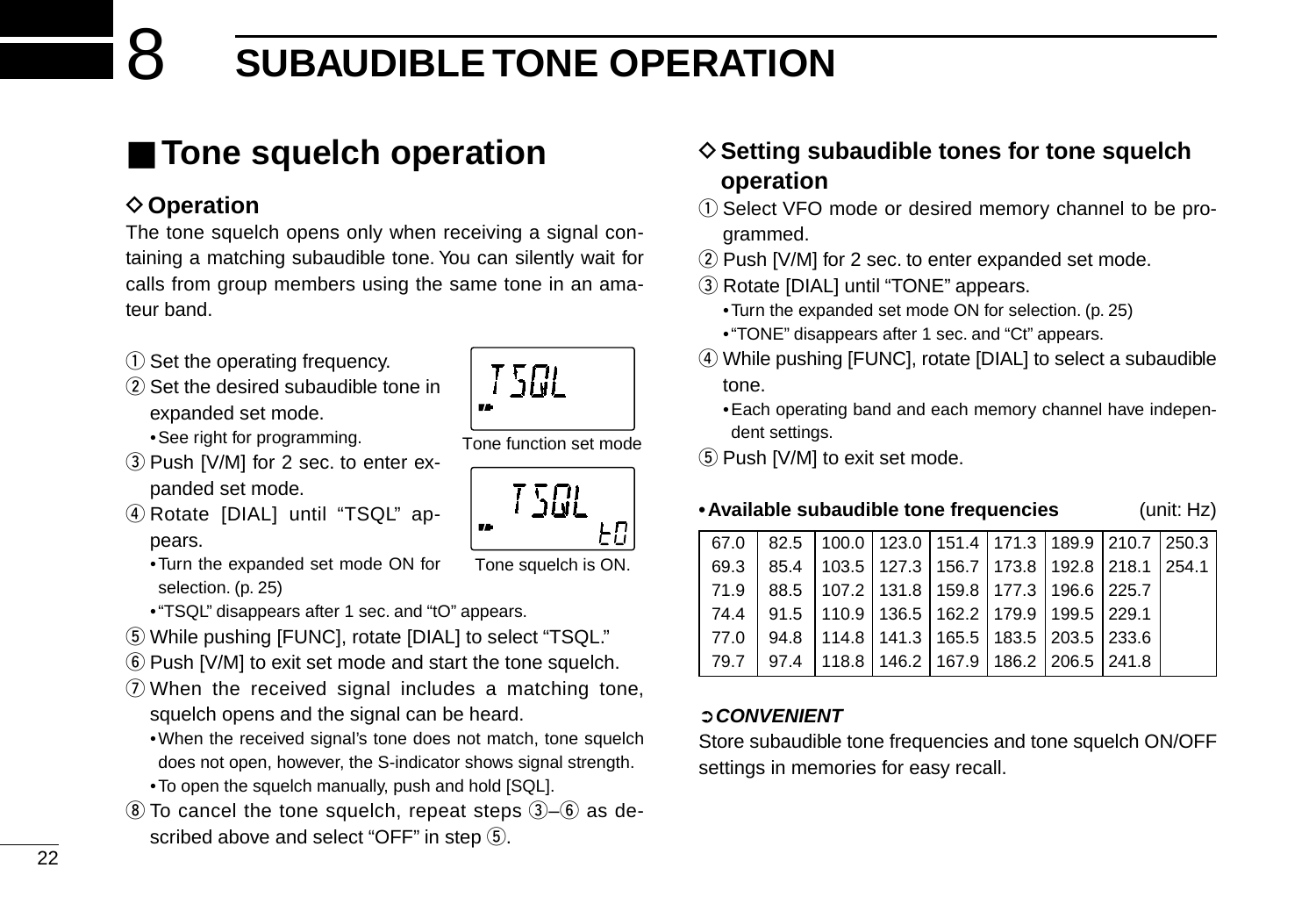## ■ **Pocket beep operation**

This function uses subaudible tones for calling and can be used as a "common pager" to inform you that someone has called using the same tone in an amateur band while you were away from the receiver.

### D**Waiting for a call from a specific station**

- $(i)$  Set the operating frequency.
- $(2)$  Set the desired tone squelch tone in expanded set mode. •See the previous page for programming information.
- 3 Push [V/M] for 2 sec. to enter expanded set mode.
- 4) Rotate [DIAL] until "TSQL" appears.
	- •Turn the expanded set mode ON for selection. (p. 25)
	- •"TSQL" disappears after 1 sec. and "tO" appears.
- (5) While pushing [FUNC], rotate [DIAL] to select "P BEEP."
- $(6)$  Push [V/M] to exit set mode and start the pocket beep.
	- "T SQL  $\clubsuit$ " appears in the function display.
- $\Omega$  When a signal with the correct tone is received, the receiver emits beep tones for 30 sec. and flashes " $\spadesuit$ ."
- (8) Push [V/M] to stop the beeps and flashing.
	- •Tone squelch is automatically selected.

XX The receiver has 50 tone frequencies and consequently their spacing is narrow compared with units having 38 tones. Therefore, some tone frequencies may receive interference from adjacent tone frequencies.

## ■ **Tone scan**

The receiver can detect the subaudible tone frequency in a received signal. By monitoring a signal that is being transmitted on a frequency, you can check the tone frequency required to access the repeater or to open the tone squelch.

- $Q$  Set the desired frequency or memory channel to be checked for a tone frequency.
- $\Omega$  Push [FUNC] + [ $\triangle$ ] or [ $\nabla$ ] for 2 sec. to start the tone scan. •To change the scanning direction, rotate [DIAL].
- 3) When the tone frequency is decoded, the set mode contents are programmed with the tone frequency.
	- •The tone scan pauses when a tone frequency is detected.
	- •The decoded tone frequency is used for the tone squelch frequency.
	- •"Ct" appears during tone scan.
- $\Phi$  Push [FUNC] + [ $\triangle$ ] or [ $\nabla$ ] to stop the scan.

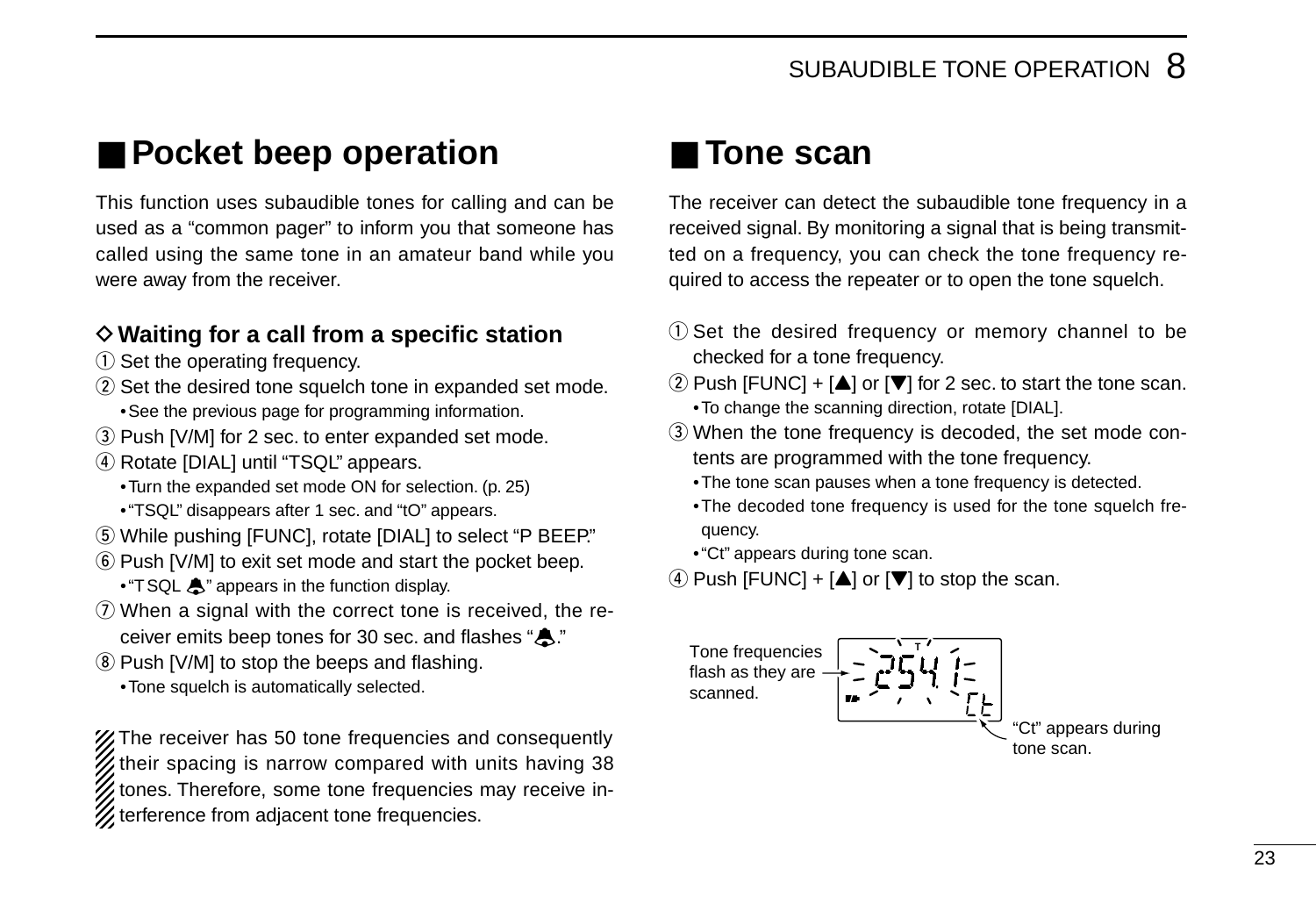## 9 **DUPLEX OPERATION**

Duplex communication uses 2 different frequencies for transmitting and receiving. Generally, duplex is used in communication through a repeater, some utility communications, etc.

During duplex operation, the transmit station frequency is shifted from the receive station frequency by the offset frequency. Repeater information (offset frequency and shift direction) can be programmed into memory channels. (p. 12)

X This function is not available in the broadcast band (0.495)  $\mathscr{U}$  –1.620 MHz) except for U.S.A. and Canada versions.

- $Q$  Set the receive station frequency (repeater output frequency).
- $\Omega$  Set the shift direction and offset of the transmit station frequency as described below.
- **3** Push and hold [SQL] to monitor the transmit station frequency (repeater input frequency) directly.

### **◇ Duplex shift direction**

- q Push [V/M] for 2 sec. to enter expanded set mode.
- 2 Rotate [DIAL] until "DUP" appears.
	- •Turn the expanded set mode ON for selection. (p. 25)
	- •"DUP" disappears after 1 sec. and "dP" appears.
- 3 While pushing [FUNC], rotate [DIAL] to select "–DUP" or "+DUP."



Minus shift

- •"–DUP" or "+DUP" indicates the transmit station frequency for minus shift or plus shift, respectively.
- (4) Push [V/M] to exit set mode.

### **◇ Offset frequency**

During duplex operation, the transmit station frequency is shifted from the receive station frequency by an amount determined by the offset frequency.

- q Select VFO mode or desired memory channel to be programmed.
- 2 Push [V/M] for 2 sec. to enter expanded set mode.
- **(3) Rotate [DIAL] until "OFFSET" appears.** 
	- •Turn the expanded set mode ON for selection. (p. 25)
	- •"OFFSET" disappears after 1 sec. and "OW" appears.
- (4) While pushing [FUNC], rotate [DIAL] to set the desired offset.
	- •The offset frequency changes according to the selected tuning step.
- **5** Push [V/M] to exit set mode.





Offset frequency set mode 0.6 MHz (600 kHz) offset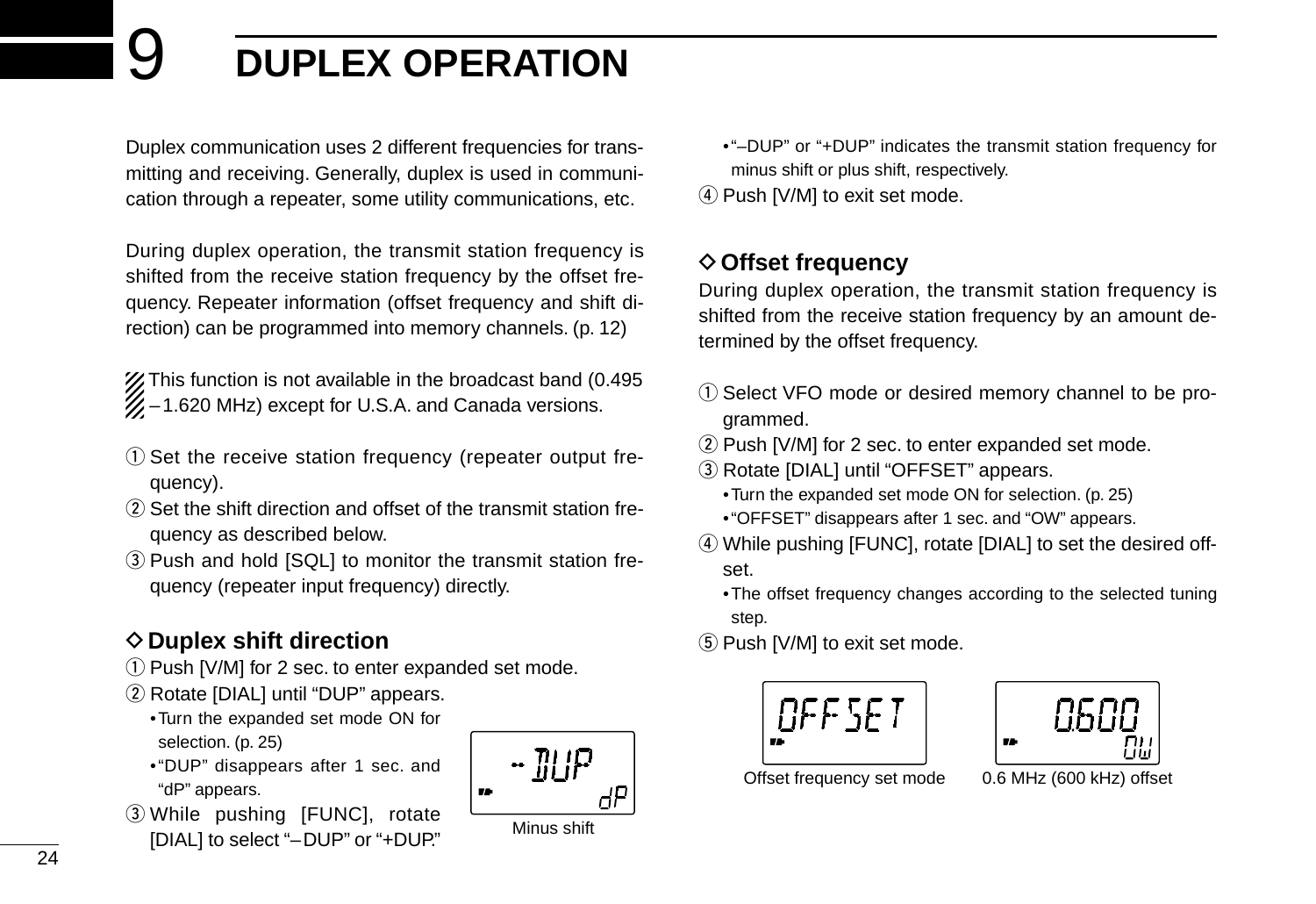## **OTHER FUNCTIONS**

## ■ **Set mode**

Set mode is used for programming infrequently changed values or conditions of functions.

In addition, this receiver has an expanded set mode which is used for programming additional infrequently changed values or conditions of functions. When turning OFF the expanded set mode, only a quarter of the set mode items are displayed for simpler operation.

### **♦ Expanded set mode ON/OFF**

- $(i)$  Push [V/M] for 2 sec. to enter set mode.
- $(2)$  Rotate [DIAL] clockwise until "EXPAND" appears. •"EXPAND" disappears after 1 sec. and "EX" appears.
- e While pushing [FUNC], rotate [DIAL] to turn the expanded set mode ON or OFF.
- 4) Push [V/M] to exit set mode or rotate [DIAL] to select a set mode item.





Expanded set mode setting Expanded set mode ON

### **◇ Set mode items**



E: Appears when expanded set mode is ON.

B: Does not appear within the broadcast band (0.495–1.620 MHz) except for U.S.A. and Canada versions.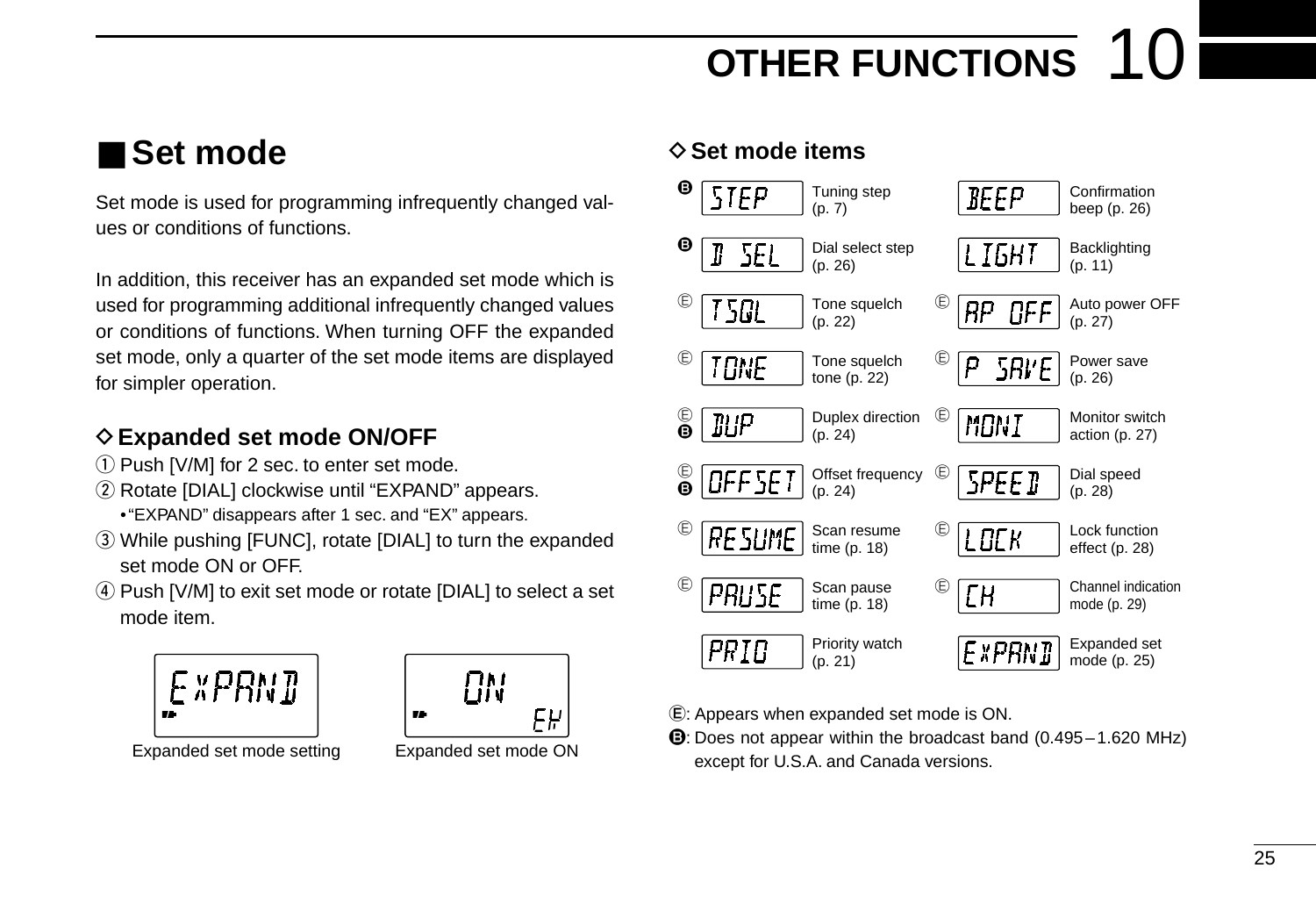### 10 OTHER FUNCTIONS

## ■ **Dial select step**

This receiver has a 1 MHz tuning step for quick frequency setting. This dial select step can be set to 100 kHz, 1 MHz or 10 MHz steps, as desired.

This function is not available to the broadcast band (0.495– 1.620 MHz) except for U.S.A. and Canada versions.

### **♦ Setting dial select step**

- $(1)$  Select VFO mode with [V/M].
- $(2)$  Push [V/M] for 2 sec. to enter set mode.
- 3) Rotate [DIAL] until "D SEL" appears.
	- •"D SEL" disappears after 1 sec. and "dS" appears.
- 4) While pushing [FUNC], rotate [DIAL] to select the desired dial select step.
	- •100 kHz, 1 MHz and 10 MHz steps can be selected.
- $(5)$  Push [V/M] to exit set mode.



## ■ **Beep tones**

The confirmation beep tones, which sound each time a switch is pushed, can be turned ON or OFF, as desired.

- 1) Push [V/M] for 2 sec. to enter set mode.
- 2 Rotate [DIAL] until "BEEP" appears.
	- •"BEEP" disappears after 1 sec. and "bE" appears.
- e While pushing [FUNC], rotate [DIAL] to turn the confirmation beep ON or OFF.
- (4) Push [V/M] to exit set mode.

## ■ **Power saver**

The power saver function reduces the current drain to conserve battery power.

- $\Omega$  Push [V/M] for 2 sec. to enter expanded set mode.
- (2) Rotate [DIAL] until "P SAVE" appears.
	- •Turn the expanded set mode ON for selection. (p. 25)
	- •"P SAVE" disappears after 1 sec. and "PS" appears.
- e While pushing [FUNC], rotate [DIAL] to turn the power saver ON (AUTO) or OFF.
- $(4)$  Push [V/M] to exit set mode.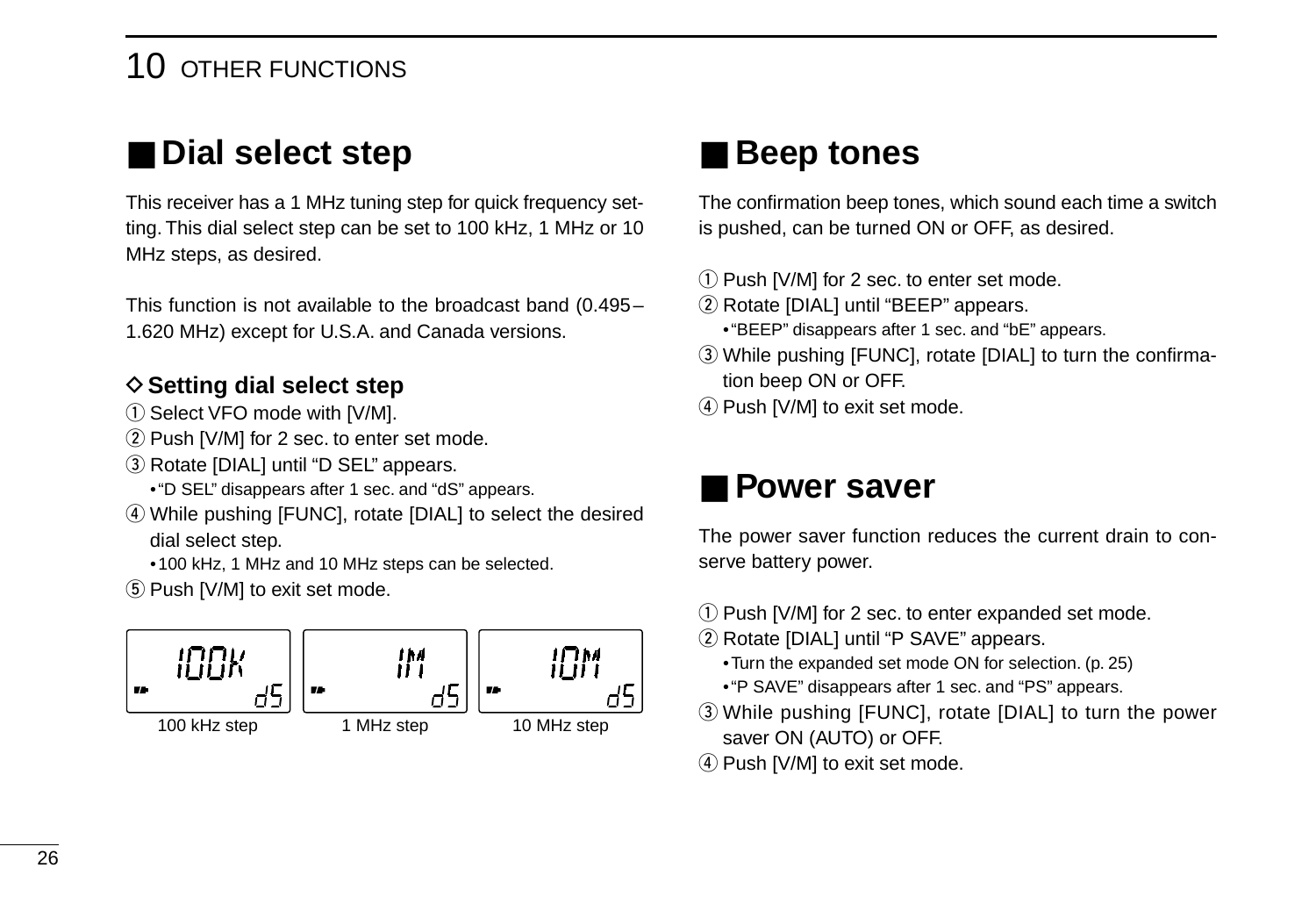## ■ **Auto power-off function**

The receiver can be set to automatically turn OFF after a specified period in which no switch is pushed.

120 min., 90 min., 60 min., 30 min. and OFF can be specified. The specified period is retained even when the receiver is turned OFF by the auto power-off function. To cancel the function, select "OFF" in step  $(3)$  below.

- q Push [V/M] for 2 sec. to enter expanded set mode.
- (2) Rotate [DIAL] until "AP OFF" appears.

•Turn the expanded set mode ON for selection. (p. 25)

- •"AP OFF" disappears after 1 sec. and "AO" appears.
- e While pushing [FUNC], rotate [DIAL] to select the desired time or to turn the function OFF.

4) Push [V/M] to exit set mode.



mode

60 72

Яß Auto power off set 60 min. auto power-off

Auto power-off is turned OFF.

NFF

Яſ

## ■ Monitor switch action

The monitor switch can be set as a 'sticky' switch. When set to the sticky condition, each push of [SQL] toggles the monitor function on and off.

- 1) Push [V/M] for 2 sec. to enter expanded set mode.
- (2) Rotate [DIAL] until "MONI" appears.
	- •Turn the expanded set mode ON for selection. (p. 25)
	- •"MONI" disappears after 1 sec. and "mO" appears.
- e While pushing [FUNC], rotate [DIAL] to set the monitor switch to sticky (HOLD) or normal (PUSH).
- $\sigma$  Push [V/M] to exit set mode.



function set mode

'Normal' action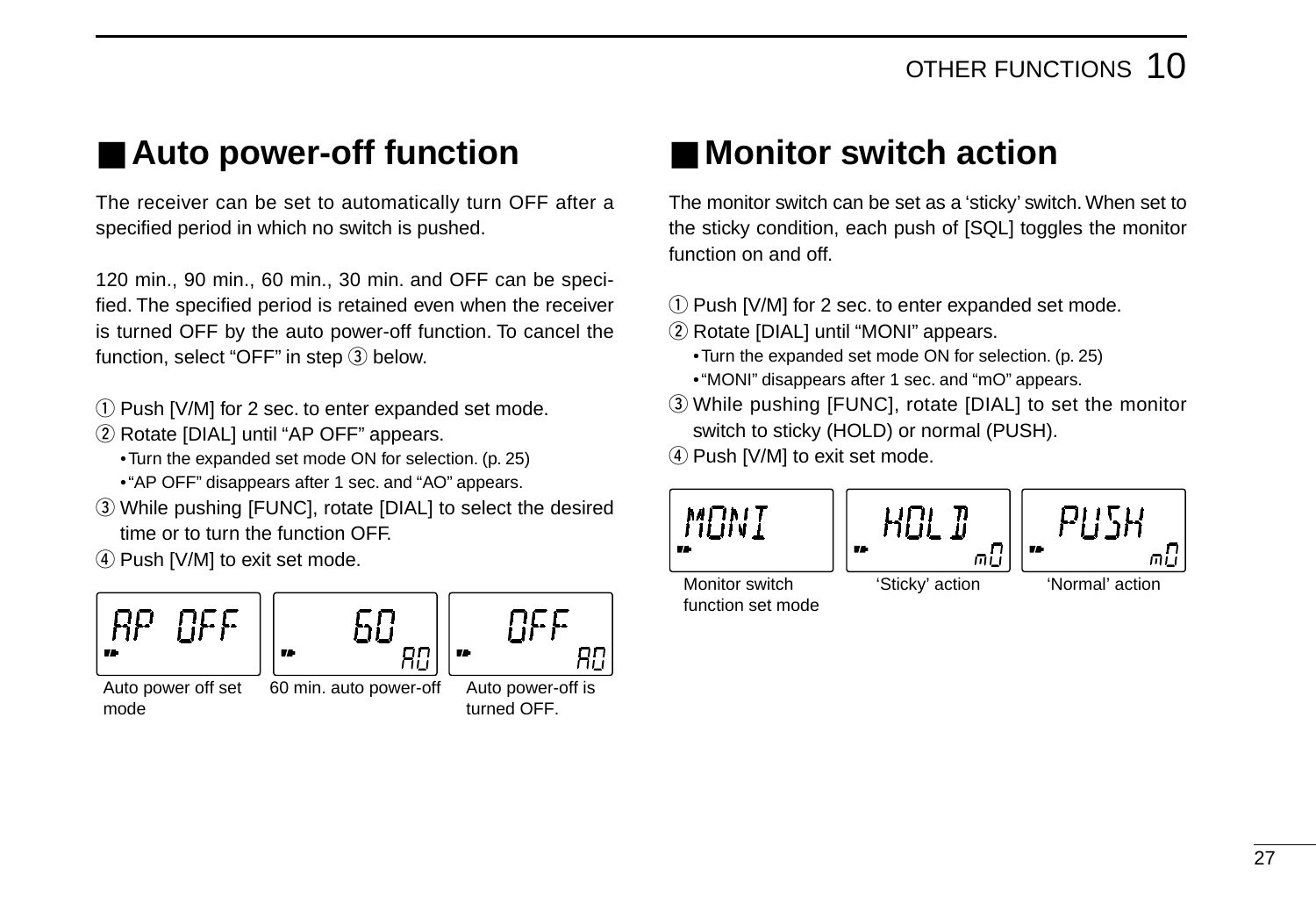## 10 OTHER FUNCTIONS

## ■ **Dial speed acceleration**

The dial speed acceleration automatically speeds up the tuning dial speed when rotating the [DIAL] rapidly.

- 1) Push [V/M] for 2 sec. to enter expanded set mode.
- 2 Rotate [DIAL] until "SPEED" appears.
	- •Turn the expanded set mode ON for selection. (p. 25)
	- •"SPEED" disappears after 1 sec. and "SP" appears.
- e While pushing [FUNC], rotate [DIAL] to set the dial speed acceleration ON or OFF.
- 4) Push [V/M] to exit set mode.

| 5PEED                   | $\Box$          | $\Box$           | $\Box$ | $\Box$ |
|-------------------------|-----------------|------------------|--------|--------|
| Dial speed acceleration | Dial speed      | Dial speed       |        |        |
| set mode                | acceleration ON | acceleration OFF |        |        |

## ■ **Lock function effect**

The lock function prevents accidental frequency changes and accidental function access.

While the lock function is ON, [POWER], [VOL] and [SQL] can still be accessed. Accessible switches can be set to 1 of 4 groups in expanded set mode.

- q Push [V/M] for 2 sec. to enter expanded set mode.
- (2) Rotate [DIAL] until "LOCK" appears.
	- •Turn the expanded set mode ON for selection. (p. 25)
	- •"LOCK" disappears after 1 sec. and "Lk" appears.
- e While pushing [FUNC], rotate [DIAL] to select the accessible switches.
	- •"NORMAL" :[POWER], [VOL] and [SQL] are accessible.
	- •"NO SQL" :[POWER] and [SQL] are accessible.
	- •"NO VOL" :[POWER] and [VOL] are accessible.
	- "ALL" :[POWER] is accessible.
- $(4)$  Push [V/M] to exit set mode.



and [SQL] are accessible.

accessible.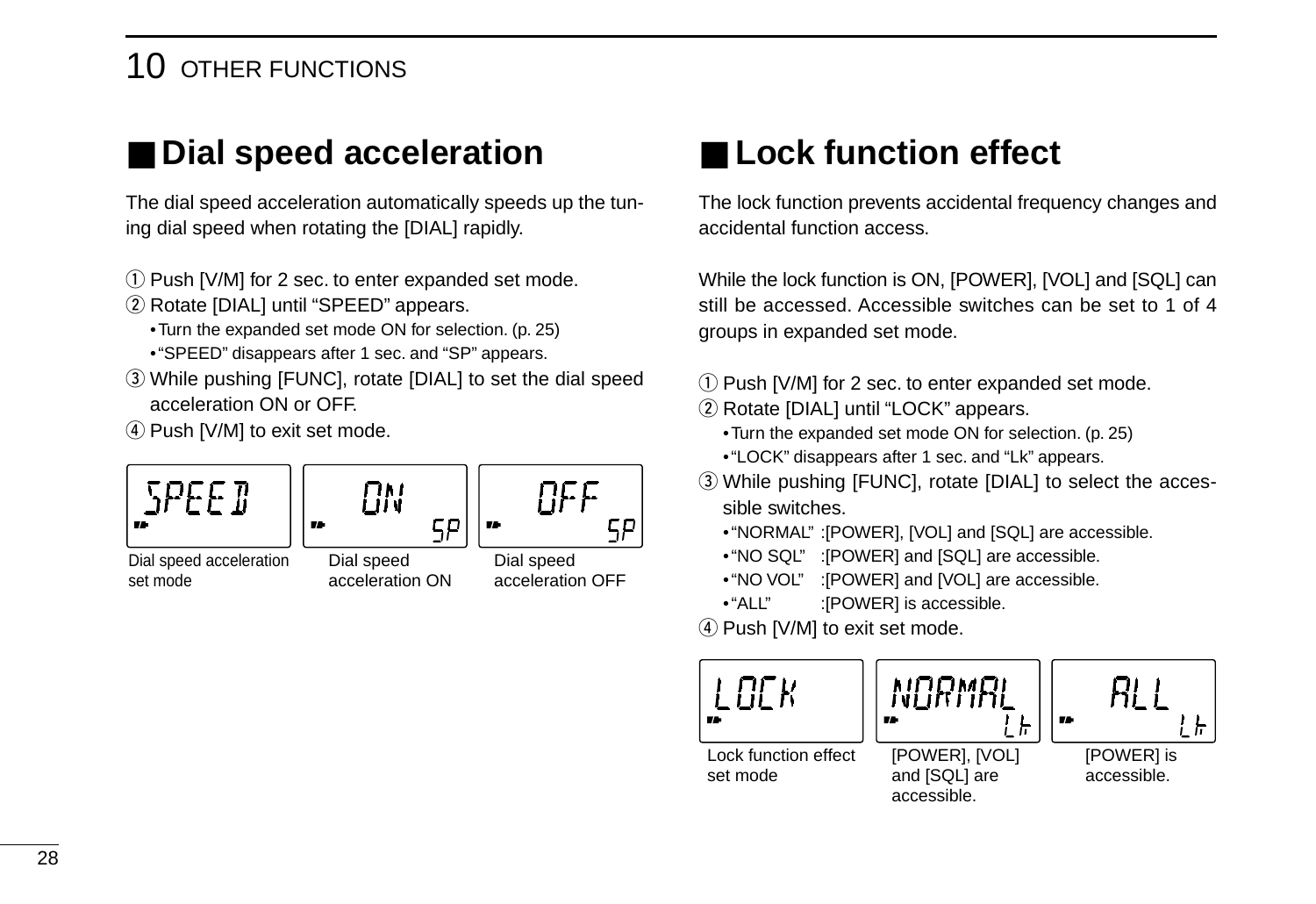## ■ **Channel indication mode**

Channel indication mode is used to simplify operation. In this mode only pre-programmed memory channel numbers are displayed and functions are limited ([POWER], [SQL], [VOL], [LOCK], scanning and the tuning dial are functional).

- $\omega$  Select memory mode with [V/M].
- 2 Push [V/M] for 2 sec. to enter expanded set mode.
- 3) Rotate [DIAL] until "CH" appears.
	- •Turn the expanded set mode ON for selection. (p. 25)
- (4) While pushing [FUNC], rotate [DIAL] to turn the channel indication ON or OFF.
- (5) Push [V/M] to exit set mode.
- •To return to normal indication, turn this function OFF in step  $\left(4\right)$  above.
- •Frequencies must be programmed into memory channels in advance.







Channel indication mode ON

ГH



Channel indication mode example (Memory ch 49 of memory bank 7)

## ■ **Cloning function**

The IC-R2 has receiver-to-receiver data cloning capability. This function is useful when you want to copy all of the programmed contents from one IC-R2 to another. An optional OPC-474 CLONING CABLE is required.

**% The optional CS-R2 CLONING SOFTWARE and the optional** OPC-478 CLONING CABLE are available to clone and edit  $\mathscr{U}$  contents using a PC.

- $\circ$  While pushing [TS], [V/M] and  $[\triangle]$ , push [POWER] for 1 sec. to enter cloning mode.
	- •"CLONE" appears.
- 2) Connect an optional OPC-474 between both [SP] jacks.
- 3) Push [SQL] on the "mas
	- ter" receiver (receiver-toreceiver cloning only).
	- •"CL OUT" appears and the signal indicator shows that cloning is taking place.

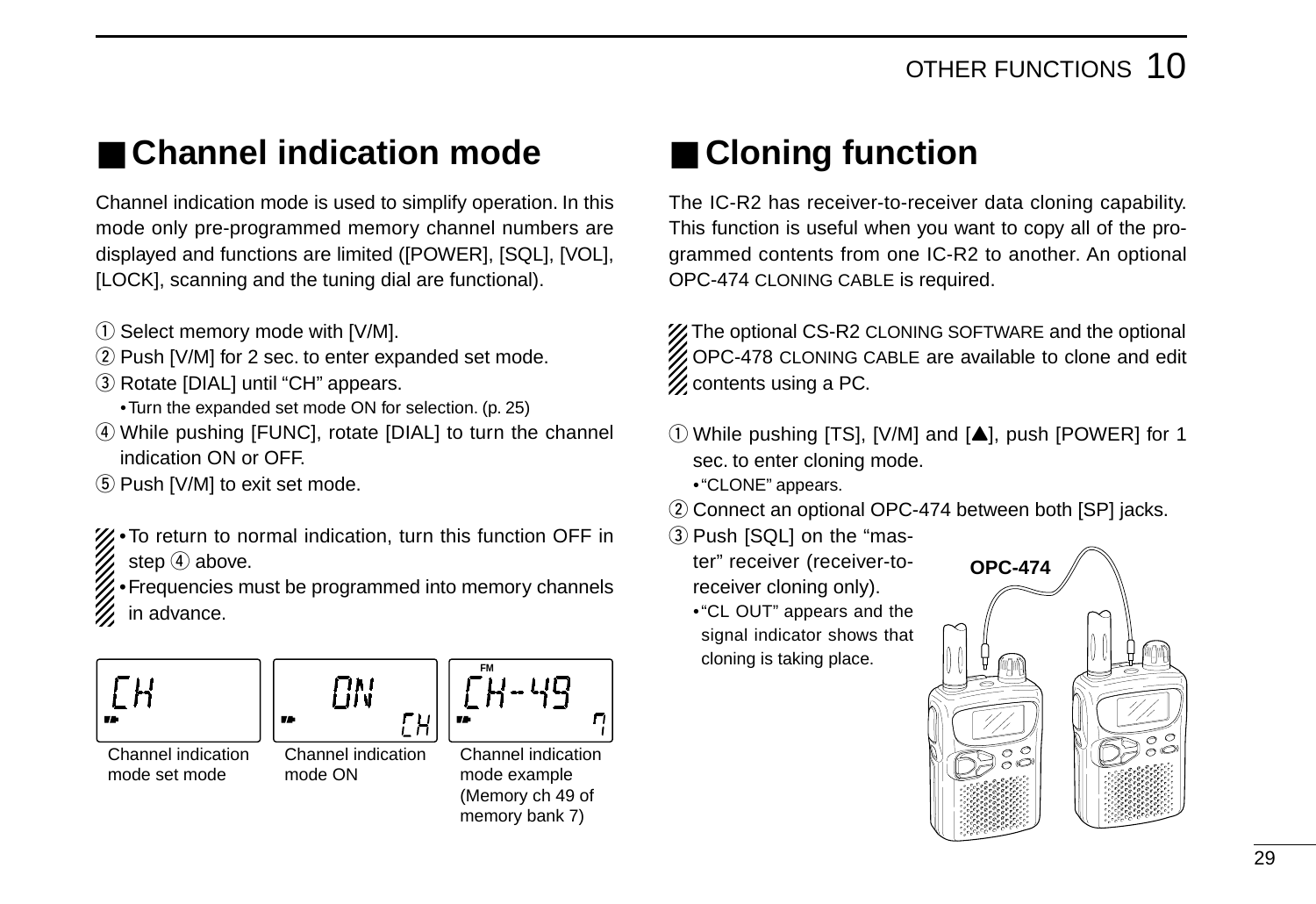### 10 OTHER FUNCTIONS

## ■ **Partial reset**

If you want to initialize the operating conditions (VFO frequency, VFO settings, set mode contents) without clearing the memory contents, a partial resetting function is available for the receiver.

➥While pushing [FUNC] and [V/M], turn power ON to partially reset the receiver.

## ■ **All reset**

Reset the CPU before operating the receiver for the first time, or when the internal CPU malfunctions.

- ➥While pushing [FUNC], [BAND] and [V/M], turn power ON to reset the CPU.
	- •"CLEAR" appears when resetting the CPU.

**Z CAUTION:** Resetting the CPU returns all programmed **Z** contents to their default settings.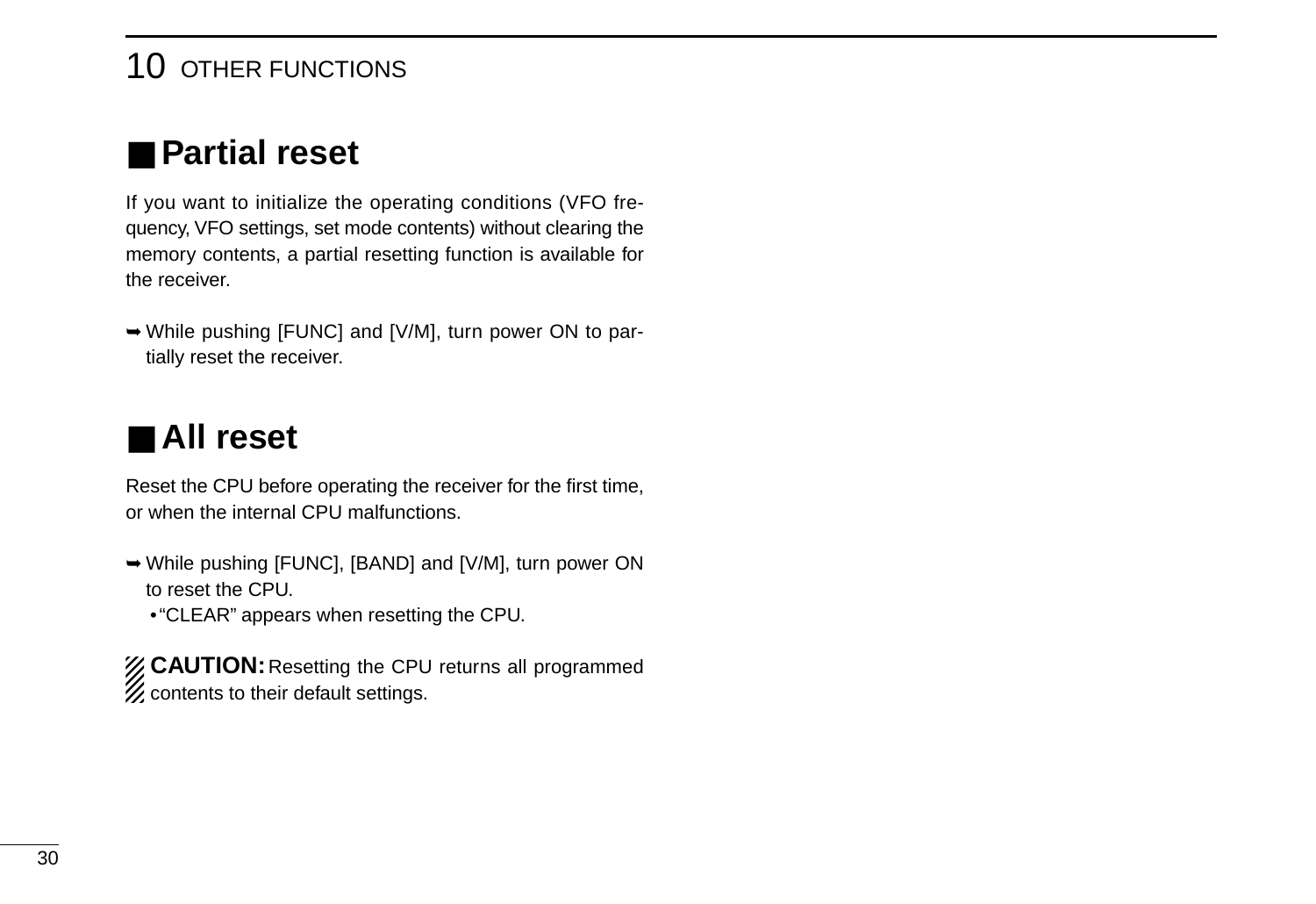## **TROUBLESHOOTING** 11

If your receiver seems to be malfunctioning, please check the following points before sending it to a service center.

| <b>PROBLEM</b>                               | <b>POSSIBLE CAUSE</b>                                                                                  | <b>SOLUTION</b>                                                                                             | REF.           |
|----------------------------------------------|--------------------------------------------------------------------------------------------------------|-------------------------------------------------------------------------------------------------------------|----------------|
| No power comes ON.                           | • The batteries are exhausted.<br>• The battery polarity is reversed.                                  | • Replace the batteries.<br>• Check the battery polarity.                                                   | p. -<br>p. 1   |
| No sound comes from the<br>speaker.          | • Volume level is too low.<br>. Different tone is selected with tone squelch.                          | • Push [VOL 1] to obtain a suitable level.<br>• Check the tone using tone scan.                             | p. 10<br>p. 23 |
| Frequency cannot be set.                     | • The lock function is activated.<br>• Channel indication mode is selected.                            | . Push [FUNC] + [(MODE)LOCK] to cancel the function.<br>• Turn the channel indication mode OFF in set mode. | p. 8<br>p. 29  |
| No beeps sound.                              | • Beep tones are turned OFF.                                                                           | • Turn beep tones ON in set mode.                                                                           | p. 26          |
| Receive audio is<br>distorted.               | • The operating mode is not selected correctly.                                                        | • Select a suitable operating mode in set mode.                                                             | p. 11          |
| Desired set mode item<br>cannot be selected. | • The desired set mode item is in expanded set<br>mode.<br>• Some set mode items cannot be selected in | • Turn the expanded set mode ON.<br>• Choose a band other than the broadcast band.                          | p. 25<br>p. 25 |
|                                              | the broadcast band.                                                                                    |                                                                                                             |                |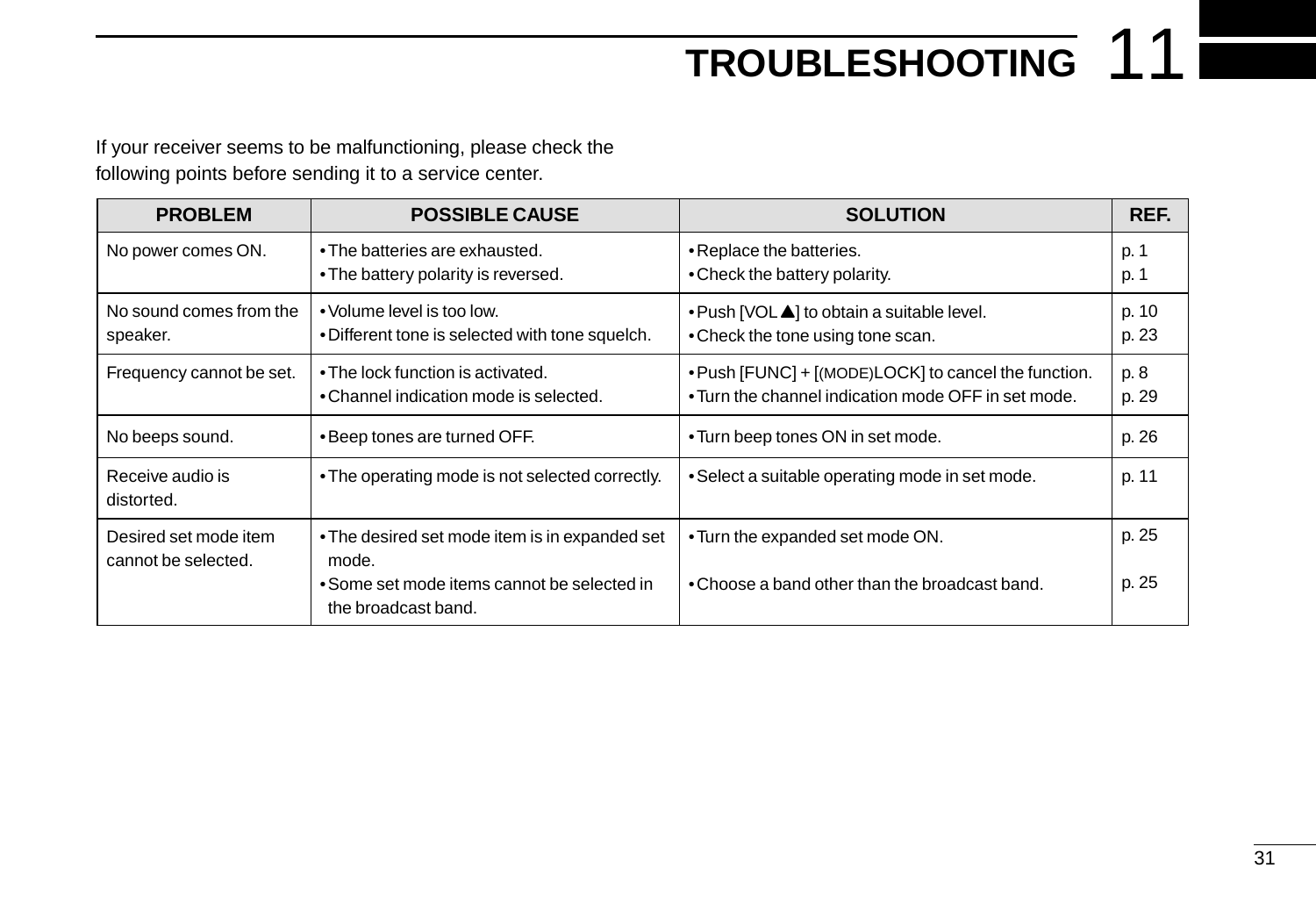## 12 **OPERATION FLOW CHART**

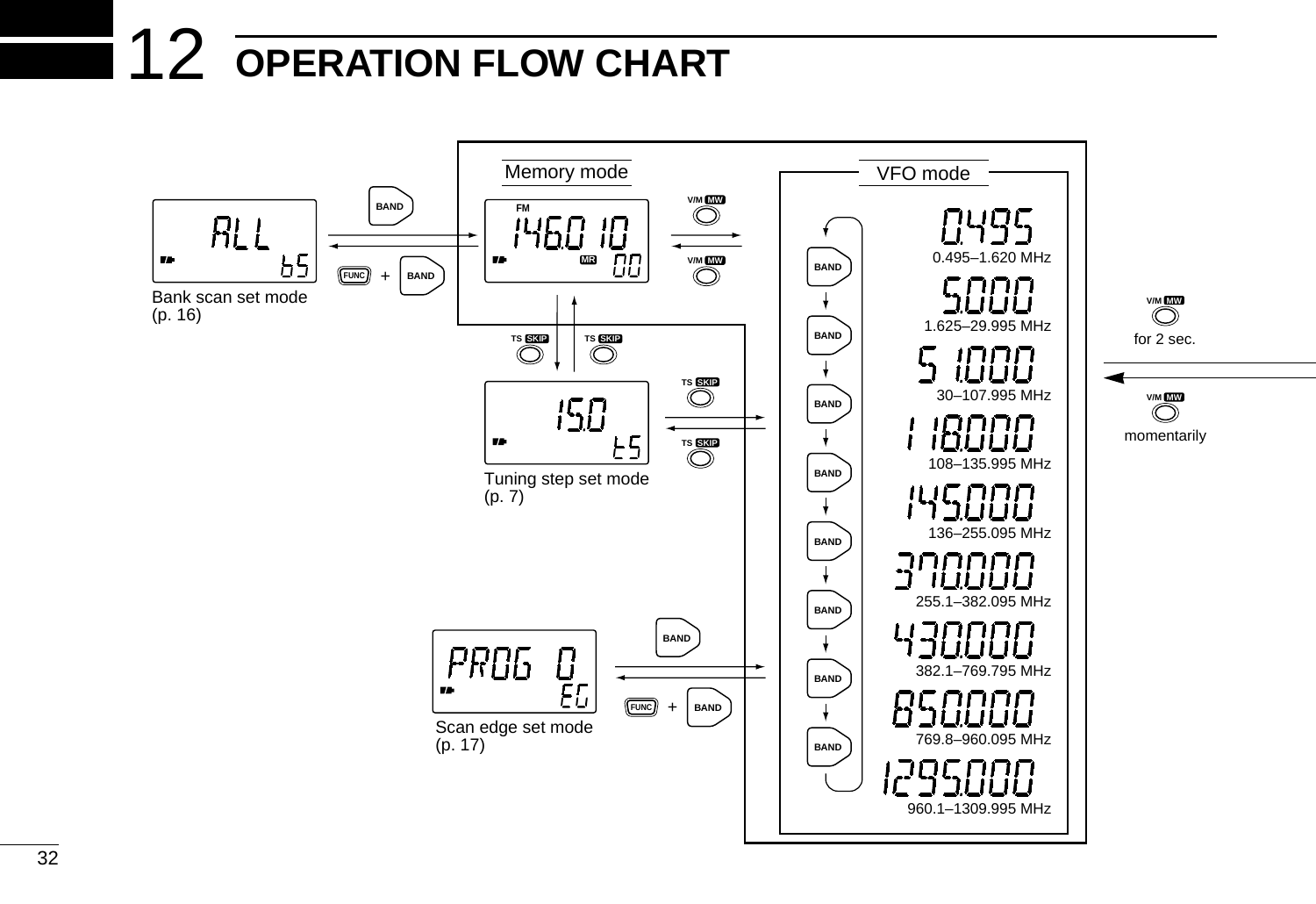## OPERATION FLOW CHART 12

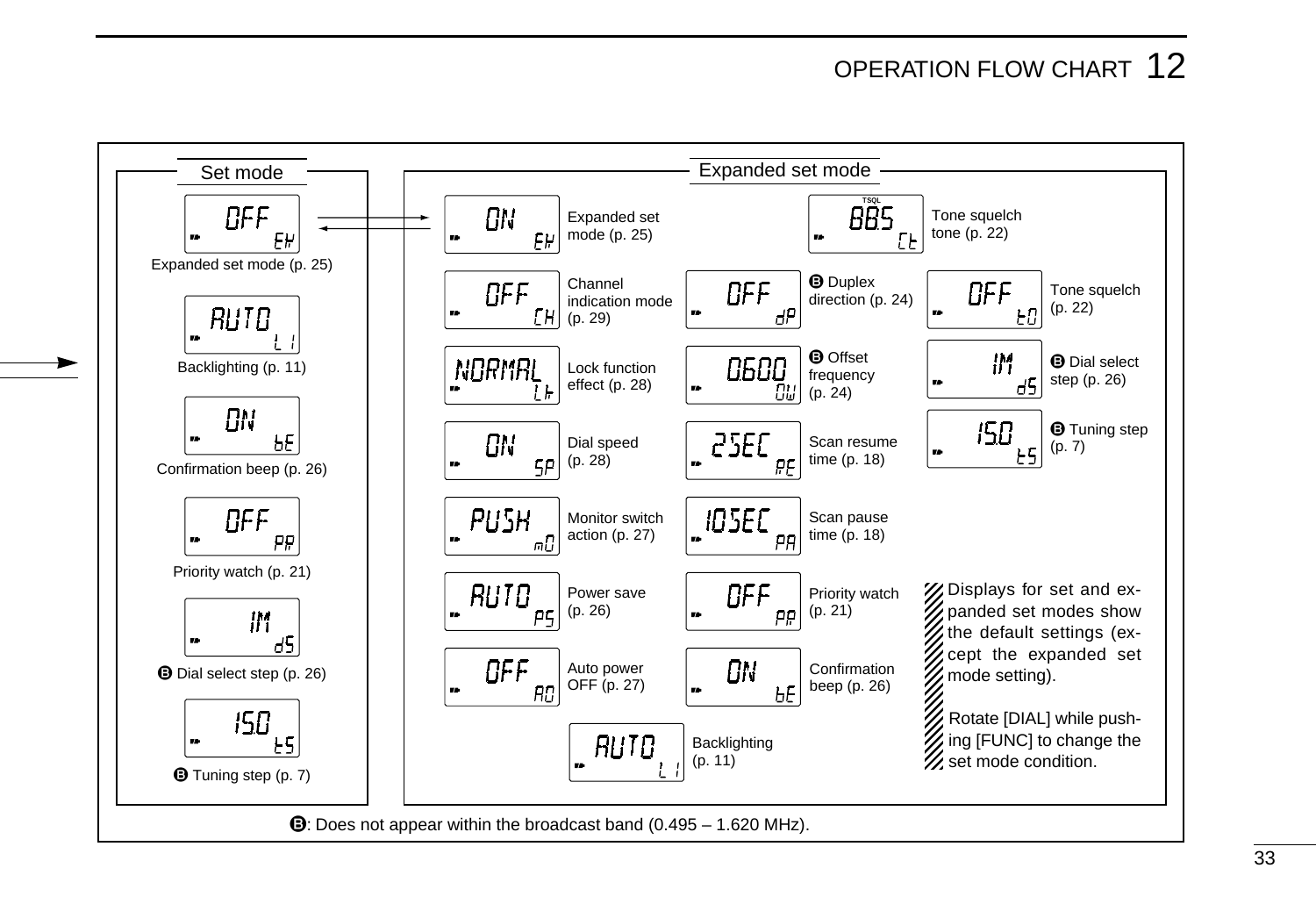## 13 **SPECIFICATIONS AND OPTIONS**

### **♦ General**

| • Frequency coverage                           | (unit: MHz)                                                                                                   | • Receive system                                 | : Triple-conversion       |              |
|------------------------------------------------|---------------------------------------------------------------------------------------------------------------|--------------------------------------------------|---------------------------|--------------|
| U.S.A. version                                 | 0.495-823.995, 849-868.995,                                                                                   |                                                  | superheterodyne           |              |
|                                                | 894-1309.995                                                                                                  | •Intermediate frequencies                        | : 1st<br>266.7 MHz        |              |
| Non-U.S.A. versions                            | 0.495-1309.995                                                                                                |                                                  | 19.65 MHz<br>2nd          |              |
| $\bullet$ Mode                                 | $:$ FM, AM, WFM                                                                                               |                                                  | 450 kHz<br>3rd            |              |
| • No. of memory channels                       | :450                                                                                                          | • Sensitivity (except spurious points; typical): |                           |              |
|                                                | (400 regular, 50 scan edges)                                                                                  | FM                                               | 1.625-5.000 MHz           | $0.4 \mu V$  |
| • Usable temp. range                           | : $-10^{\circ}$ C to $+60^{\circ}$ C;                                                                         | (at 12 dB SINAD)                                 | 5.005-29.995 MHz          | $0.25 \mu V$ |
|                                                | +14°F to +140°F                                                                                               |                                                  | 30-117.995 MHz            | $0.2 \mu V$  |
| • Tuning steps                                 | $: 5, 6.25, 9, * 10, 12.5, 15, 20,$                                                                           |                                                  | 118-174.995 MHz           | $0.18 \mu V$ |
|                                                | 25, 30, 50 and 100 kHz                                                                                        |                                                  | 175-329.995 MHz           | $0.22 \mu V$ |
|                                                | *Fixed tuning step while 0.495-1.620 MHz is selected except                                                   |                                                  | 330-429.995 MHz           | $0.25 \mu V$ |
| for U.S.A. and Canada versions.                |                                                                                                               |                                                  | 430-450 MHz               | $0.22 \mu V$ |
| • Frequency stability                          | : ±6 ppm (-10°C to +60°C)                                                                                     |                                                  | 450.005-469.995 MHz       | $0.25 \mu V$ |
| • Power supply requirement : 2 AA(R6) Ni-Cd or |                                                                                                               |                                                  | 470-999.995 MHz           | $0.28 \mu V$ |
| (negative ground)                              | alkaline cells                                                                                                |                                                  | 1000-1309.995 MHz 0.45 µV |              |
| • Current drain (at 3.0 V DC) :                |                                                                                                               | WFM                                              | 76-108.0 MHz              | $0.71 \mu V$ |
| Rated audio                                    | 170 mA typ.                                                                                                   | (at 12 dB SINAD)                                 | 175-221.995 MHz           | $0.71 \mu V$ |
| Standby                                        | 100 mA typ.                                                                                                   |                                                  | 470-770.0 MHz             | $1.0 \mu V$  |
| Power saved                                    | 41 mA typ.                                                                                                    | AM (at 10 dB $S/N$ )                             | 0.495-5.0 MHz             | $1.3 \mu V$  |
| • Antenna connector                            | : SMA (50 $\Omega$ )                                                                                          |                                                  | 5.005-30.0 MHz            | $0.79 \mu V$ |
| •Dimensions                                    | : 58(W) $\times$ 86(H) $\times$ 27(D) mm;                                                                     |                                                  | 118-136.0 MHz             | $0.63 \mu V$ |
| (projections not included)                     | $2\frac{9}{32}$ (W) $\times$ 3 <sup>3</sup> / <sub>8</sub> (H) $\times$ 1 <sup>1</sup> / <sub>16</sub> (D) in |                                                  | 222-246.995 MHz           | $0.63 \mu V$ |
| •Weight                                        | : 170 g; 6 oz                                                                                                 |                                                  | 247-329.995 MHz           | $0.71 \mu V$ |

 $♦$  **Receiver** 

(w/antenna and battery)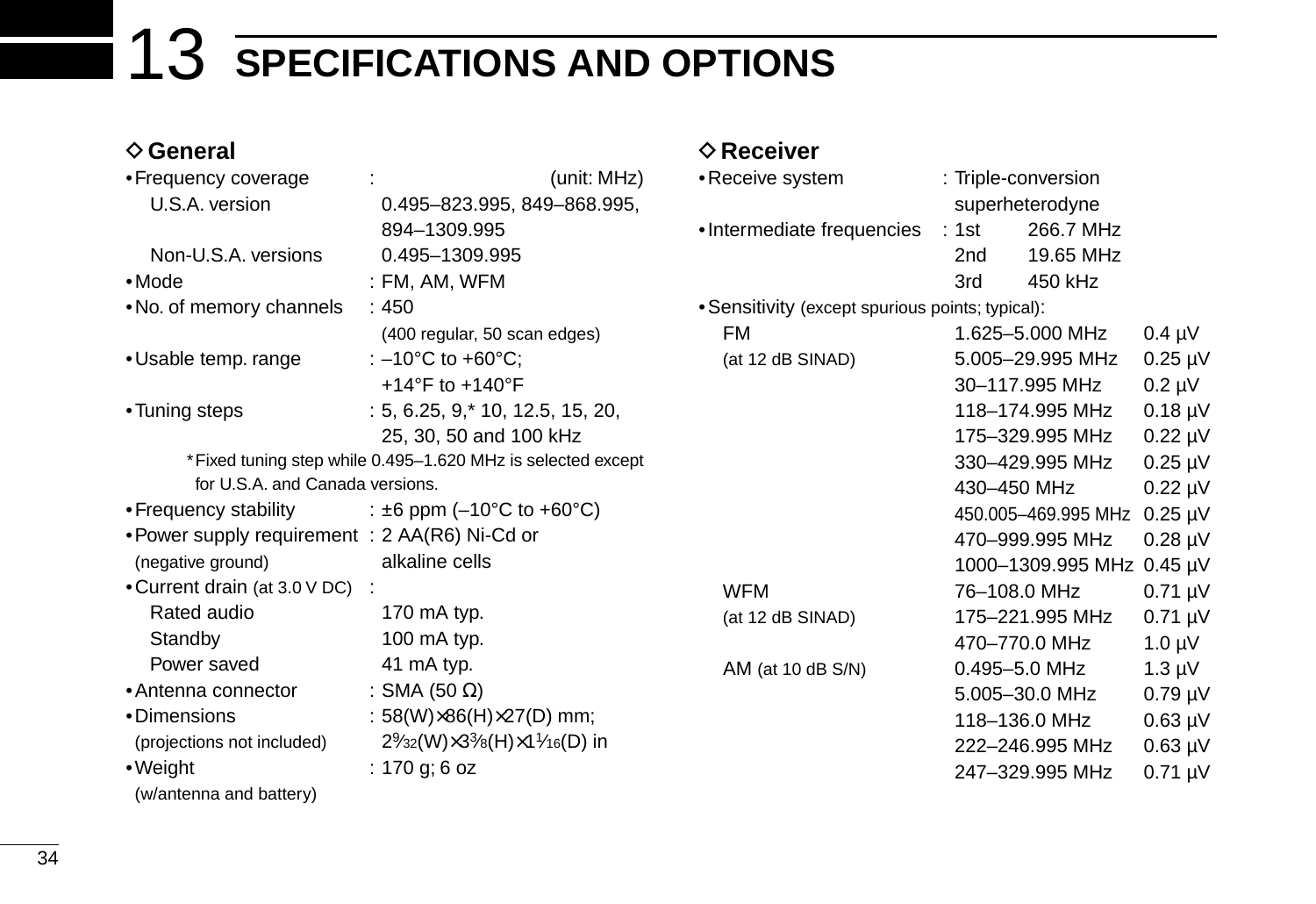### SPECIFICATIONS AND OPTIONS 13

•Selectivity :

(at 3.0 V DC) with an 8  $\Omega$  load

FM, AM More than 15 kHz/-6 dB Less than 30 kHz/–60 dB WFM More than 150 kHz/-6 dB •Audio output power : 100 mW typ. at 10% distortion •SP connector : 3-conductor 3.5 (d) mm (1⁄8˝)/8 Ω

### **◇ Options BC-127A/D** BATTERY CHARGER Regularly charges 2 or 4 AA (R6) Ni-Cd batteries. 2 Ni-Cd batteries are supplied with the BC-127A/D.

**LC-146** CARRYING CASE Helps protect the receiver from scratches, etc.

**SP-13** EARPHONE Provides clear receive audio in noisy environments.

**HP-4** HEADPHONE Provides increased readability of signals in noisy environments and listening privacy.

#### **AD-92SMA** ANTENNA CONNECTOR ADAPTER

Allows you to connect an antenna with a BNC connector. (SMA to BNC adapter)

### **CS-R2** CLONING SOFTWARE + **OPC-478** CLONING CABLE

Allows you to transfer data from memories, etc. and quickly and easily edit and store data via a PC.

**OPC-474** CLONING CABLE Used for handheld-to-handheld cloning.

**All stated specifications are subject to change without notice or obligation.**